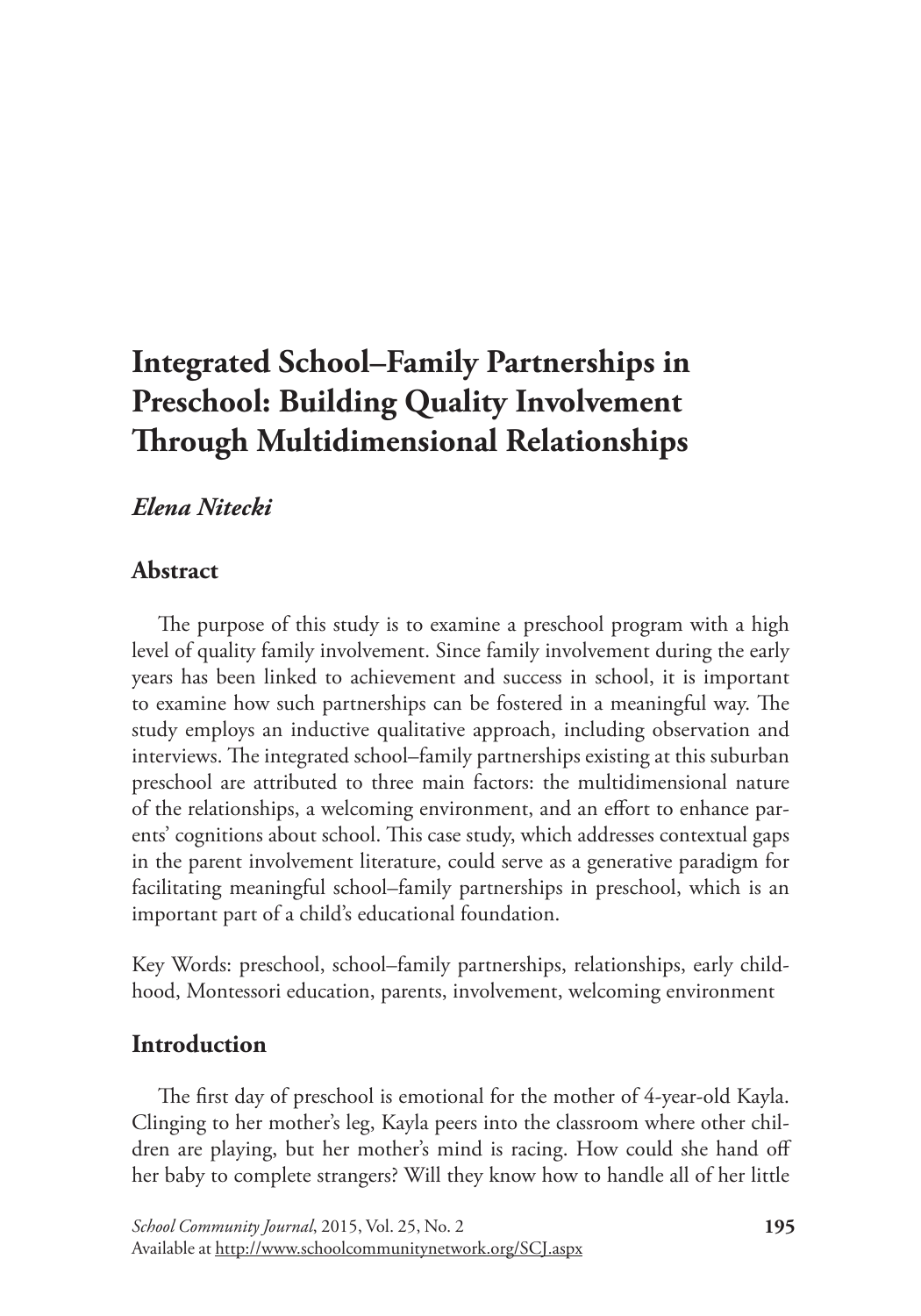quirks? Is she ready for this? Then, Kayla and her mother are greeted with the teacher's warm smile. The connection between teachers and parents has much potential, including calming parental fears as a child begins preschool.

Preschool is an important time, bridging learning at home to a formalized learning environment and setting the tone for K–12 education. The current expansion of preschool programs through the universal pre-K movement only focuses more attention on the importance of early education. As preschool is becoming a standard part of the formal educational system in the United States, the role of families cannot be minimized. Meaningful school–family relationships begin in preschool and have the potential to shape the child's and family's perceptions of school over time.

Families represent the first essential system and source of support for children's learning and development, serving as a lifelong resource to children (Downer & Meyers, 2010; Henderson & Mapp, 2002; Jeynes, 2014). Decades of research demonstrate that family involvement is a critical contributor to student success (Christenson & Reschly, 2010; Cotton & Wikelund, 1989; El Nokali, Bachman, & Votruba‐Drzal, 2010; Epstein, 2010; Epstein & Sheldon, 2006; Fishel & Ramirez, 2005; Henderson & Mapp, 2002; Lareau, 1989; Larocque, Kleiman, & Darling, 2011; Marcon, 1999; Sheldon, 2005; Taylor, Clayton, & Rowley, 2004; Wilder, 2014). Specific to the child's first experiences in school, parental involvement in early childhood education has been linked to greater success once children enter elementary school (Jeynes, 2014; Miedel & Reynolds, 1999).

Although the role of families is paramount as young children transition into school, the goal of achieving meaningful family involvement remains a challenge in many schools (Christenson & Reschly, 2010; Larocque et al., 2011; McNeal, 2014). This case study is a notable example of school–family partnerships in a small preschool program. This case exemplifies many qualities of successful and positive school–family relationships which may serve as a model for preschools trying to build a solid foundation of family partnership during the child's first exposure to formalized schooling. Three themes will be explored as components of building school–family partnerships: the multidimensional nature of the relationships (or social interactions that extend beyond the typical teacher–parent relationship), a welcoming environment, and an effort to enhance parents' cognitions about school.

### **Paradigm Shift: Parent Involvement to School–Family Partnerships**

Parent involvement has long been considered a pathway through which schools could support their students, enhance the academic achievement of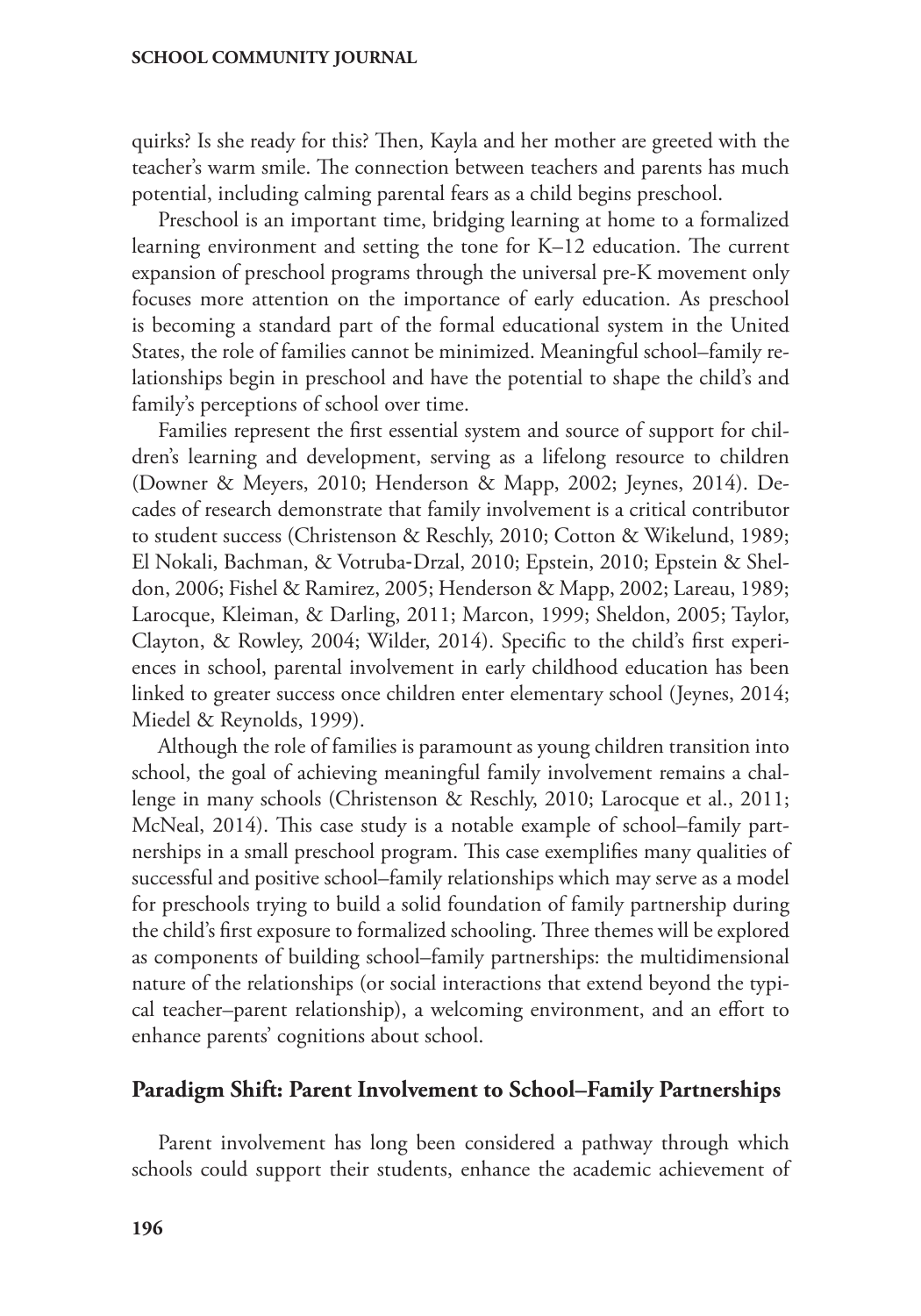underperforming children (Christenson & Reschly, 2010; Larocque et al., 2011; Pianta & Walsh 1996; Wilder, 2014), and address behavioral issues (Webster-Stratton, Reid, & Hammond, 2001). Educators recognize that parent involvement is a valuable component of the child's education. Literature on this topic over the last 25 years has examined effective practices of school, family, and community partnership (Christenson & Reschly, 2010; Downer & Myers, 2010; Epstein, 2001, 2010; Epstein & Sheldon, 2006; Henderson & Mapp, 2002; Jeynes, 2014; Lareau, 1989; Larocque et al., 2011; Marcon, 1999; Moorman et al., 2012; Pianta & Walsh, 1996; Sheldon, 2002; Webster-Stratton et al., 2001; Wilder, 2014). Overall, this research points to positive outcomes when families are involved in their child's education. Recently, a paradigm shift has occurred. Increased awareness of environmental and ecological factors in a child's world and their impact on school performance has gained prominence, especially given the recent pressures of increased educator accountability (Downer & Meyers, 2010; Epstein, 2010; Epstein & Sheldon, 2006; Wilder, 2014). This newer conception of the family's role in a child's education has evolved from one of limited "parent *involvement*" to a more comprehensive model of "school–family–community *partnership*" (Epstein, 2010). This shift is significant for educators, who must now consider a broader scope of influence on their students and the potential that presents.

"Parent *involvement*" focuses on "the participation of significant caregivers, including parents, grandparents, stepparents, foster parents, etc., in activities promoting the educational process of their children in order to promote their academic and social well-being" (Fishel & Ramirez, 2005, p. 371). Involvement includes practices at home, such as providing a place and structure for homework, inquiring about school, helping the child with homework, communicating with the teacher, and responding to school requests. This model also includes more active types of parent involvement, such as parents having a presence at school, volunteering, or becoming involved in PTA or other parent–school groups. Both types of parent involvement are associated with positive development and mastery of early basic school skills in all subject areas (Lareau, 1989; Marcon, 1999; Rimm-Kaufman & Pianta, 2005; Taylor et al., 2004). Parent involvement is a key component of early childhood education policy and programs, such as Head Start (Improving Head Start for School Readiness Act, 2007), and, most recently, the universal pre-K movement. These programs encourage parent involvement by inviting parents to participate in activities at school and facilitating parent–teacher communication.

The work of Epstein (2001, 2010) and Sheldon (2005) precipitated the paradigm shift from "parent *involvement*" to "school, family, and community *partnership*." Joyce Epstein's theory of "overlapping spheres of influence" (2001)

**197**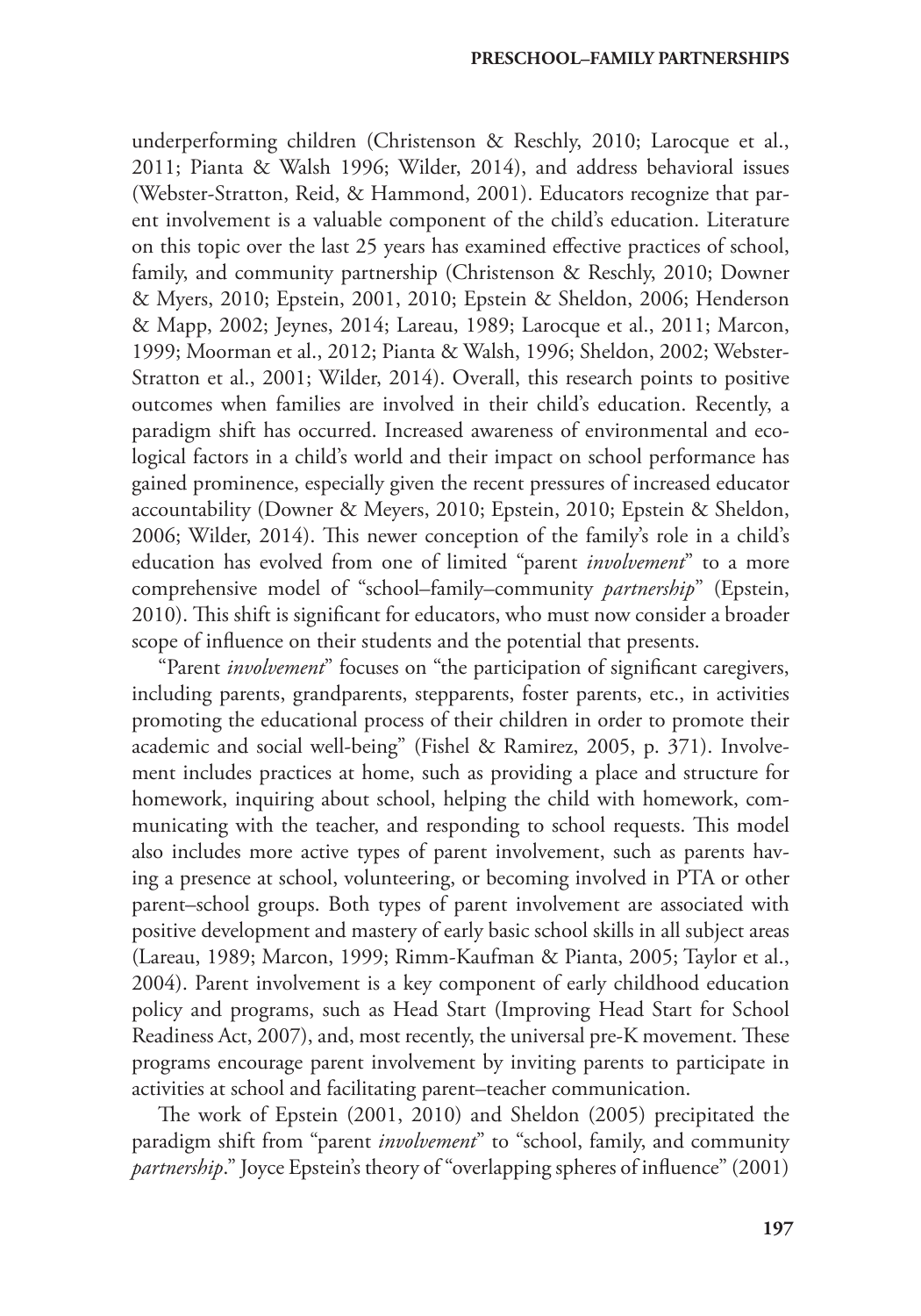improves the portrayal of how home, school, and community affect children's education and development. This terminology of "*partnership*" extends beyond simple involvement to recognize that parents, educators, and others in the community share responsibility for students' learning and development in a more collaborative fashion (Epstein & Sheldon, 2006). Partnerships are child-focused approaches wherein families and professionals cooperate, coordinate, and collaborate to enhance opportunities and success for children and adolescents across developmentally appropriate social, emotional, behavioral, and academic domains (Downer & Myers, 2010; Jeynes, 2014; Lines, Miller, & Arthur-Stanley, 2010; Rimm-Kaufman & Pianta, 2005). While parent *involvement* models view educators as leading the child's education and include parents as supporters of that process, parent *partnership* models position educators and families as partners in a long-term, collaborative effort to enhance the child's education and development.

Consistent with this philosophical distinction, the subjects of research and literature utilizing the two paradigms differ. Literature rooted in the original general parent *involvement* model focuses on the structure of activities, such as various forms of communication, homework monitoring, tutoring, or establishing consistent household rules to address behavioral issues (El Nokali et al., 2010; Fishel & Ramirez, 2005; Lareau, 1989; Larocque et al., 2011; Marcon, 1999; Rimm-Kaufman & Pianta, 2005; Webster-Stratton et al., 2001). More recent school–family *partnership* models have a broader scope, focusing on the relational factors (e.g., the nature and quality of the relationships and interactions) between families, school staff, teachers, and children to support the child's learning and development (Downer & Meyers, 2010; Epstein & Sheldon, 2006; Jeynes, 2014; Lines et al., 2010; Moorman et al., 2012). The paradigm shift from a structural parent *involvement* model to a relational, holistic school–family *partnership* model has pushed educators and researchers to consider the structure and depth of these relationships, not just the activities taking place. This case study is an attempt to examine school–family partnerships using the broad *partnership* approach, focusing on the school and family components and paying special attention to the relational factors.

### Addressing the Gaps in the Literature

Although there has been much research on the relationships between schools, teachers, parents/families, and students, there are identified gaps in context and content. Moorman et al. (2012) conducted a comprehensive review of the literature on this topic, including 27,000 studies since 1979. Moorman et al. identified four gaps which are addressed in this case study: the paradigm utilized, geographic context, age group of children, and focus of study.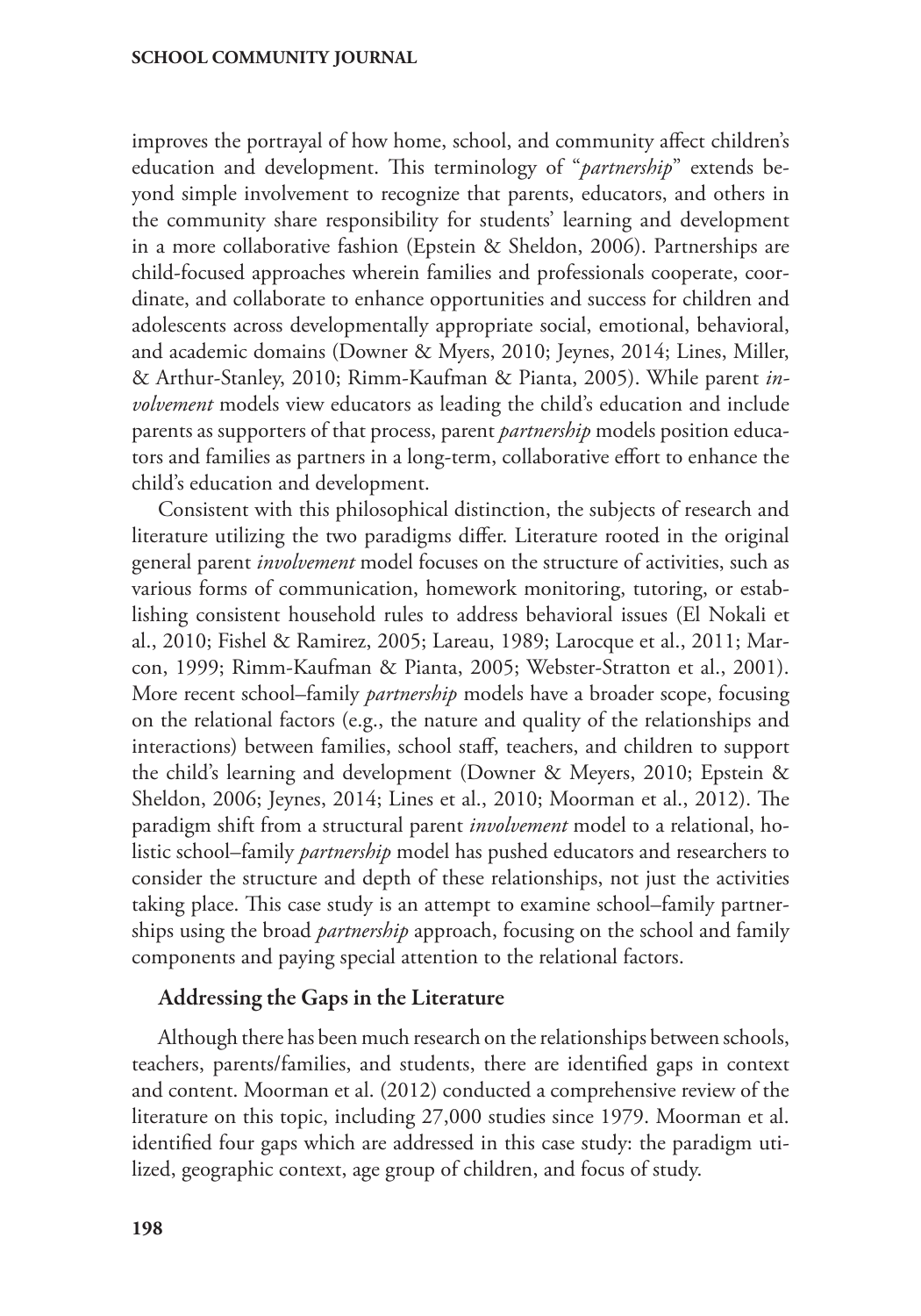As described in the literature review, the prevalent models used to examine the role of parents in school have been parent *involvement* models, while family *partnership* models have become more popular over the last 10 years. Moorman et al. (2012) found that 83.3% of the studies on parent intervention since 1979 have investigated the effects of a parent *involvement* approach while only 16.7% utilized a school–family *partnership* approach. Although this partnership approach is being employed more frequently, it is still fairly new, and previous research has failed to operationalize variables of interest (Epstein & Sheldon, 2006; Henderson & Mapp, 2002; Moorman et al., 2012). This case study is an attempt to describe some of the variables of interest which could be further defined in future qualitative or quantitative studies.

Another gap in the parent involvement/partnership research is examining different geographical contexts. According to Moorman et al. (2012), more than one-third of the studies did not report the type of community where the study was conducted, while many of the remaining studies were conducted in urban areas (31%) followed by rural (15.8%). This study examines the lessobserved suburban communities which constituted only 5.3% of the studies that reported location.

The age group is another gap in the current literature. Only 22.6% of the studies on parental involvement or partnership models examined a preschool setting, despite the documented importance of establishing positive family relationships early in the child's academic experience (Jeynes, 2014; Miedel & Reynolds, 1999). The increased public scrutiny due to the expansion toward universal pre-K calls for specific research in preschool settings. The current study was conducted in a suburban preschool serving children in the 2.5- to 6-year-old range.

In terms of focus, relationships are the hallmark of the partnership model, which attempts to define various aspects of these relationships or "relational components" (Epstein, 2010; Moorman et al., 2012). The least common relational components reported in the literature since 1979 are creating a welcoming school environment and enhancing parents' cognitions about the school, at less than 5% each (Moorman et al., 2012). The current study examines the research question: How does this suburban preschool program build integrated school–family partnerships? To answer this question, three themes will be examined: the multidimensional nature of relationships, creating a welcoming school environment, and enhancing parents' cognitions about school.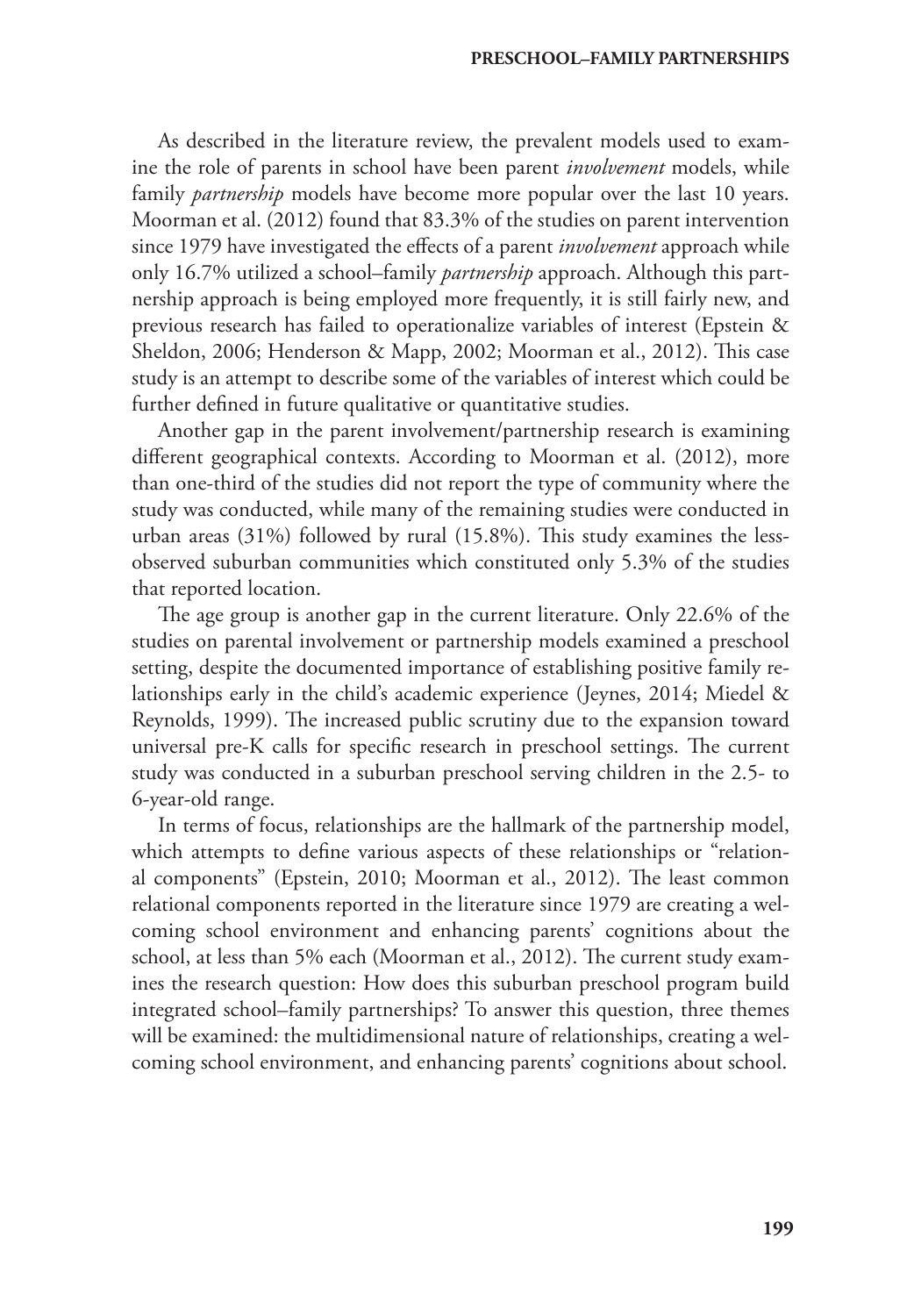# **The Setting: Millcreek School**

#### The Community

Millcreek School (Note: the school and all personal names used are pseudonyms) is a private preschool located in a region that is still feeling the effects of the financial recession. This community is a small suburb on the fringe of a large metropolitan statistical area, as defined by U.S. Census Bureau (2010). Located 70 miles from a large northeastern city, there are few job opportunities, unless one is willing to endure a lengthy commute to work closer to the city. The small town of less than 3,000 people is surrounded by rural areas. Since Millcreek enrolls students from all over the county, demographic data from the county is useful in understanding the community composition. The last census (2010) recorded about 57,000 residents in the county, with a slight decline since 2000. Diversity is somewhat lacking in this community, with the overwhelming majority of the residents being Caucasian (82.5%), followed by Hispanic or Latino (9.5%), and Black or African American (6.2%).

The major challenge in this community is economic. Although the median household income is \$58,474, the unemployment rate is one of the highest in the state, hovering between 8.8–10.4% (U.S. Bureau of Labor Statistics, 2013). Twenty-two percent of the population has a college degree, compared to the statewide figure of 27% (U.S. Census, 2010). Although the community as a whole is considered economically disadvantaged, the parents at the Millcreek School are disproportionately educated and middle to upper class, compared to the rest of the community.

Another challenge, perhaps stemming from economic challenges and a high unemployment rate, is a low level of preschool attendance. According to local school district data, only 40% of 4-year-old children attend preschool. This is a low level of preschool participation, compared to the 64% of the nation's 4-year-olds attending some form of preschool (NCES, 2010). It is understandable that families with financial challenges cannot afford preschool, but there has not been an overwhelming response to the school district's free preschool program either. The public school district preschool program started a few years ago for children with special needs and those who qualified financially. Recently, the district expanded their half-day program to all 4-year-old children in the district. Despite the district's expansion, preschool enrollment for 4-yearolds remains low. This finding is concerning since kindergarten retention rates have increased in this district, and the Common Core Learning Standards have raised the bar in terms of what is expected of young elementary school children. As one school district representative stated, "We are trying…preschool is here, and it is free. Why parents are not availing themselves is baffling." Despite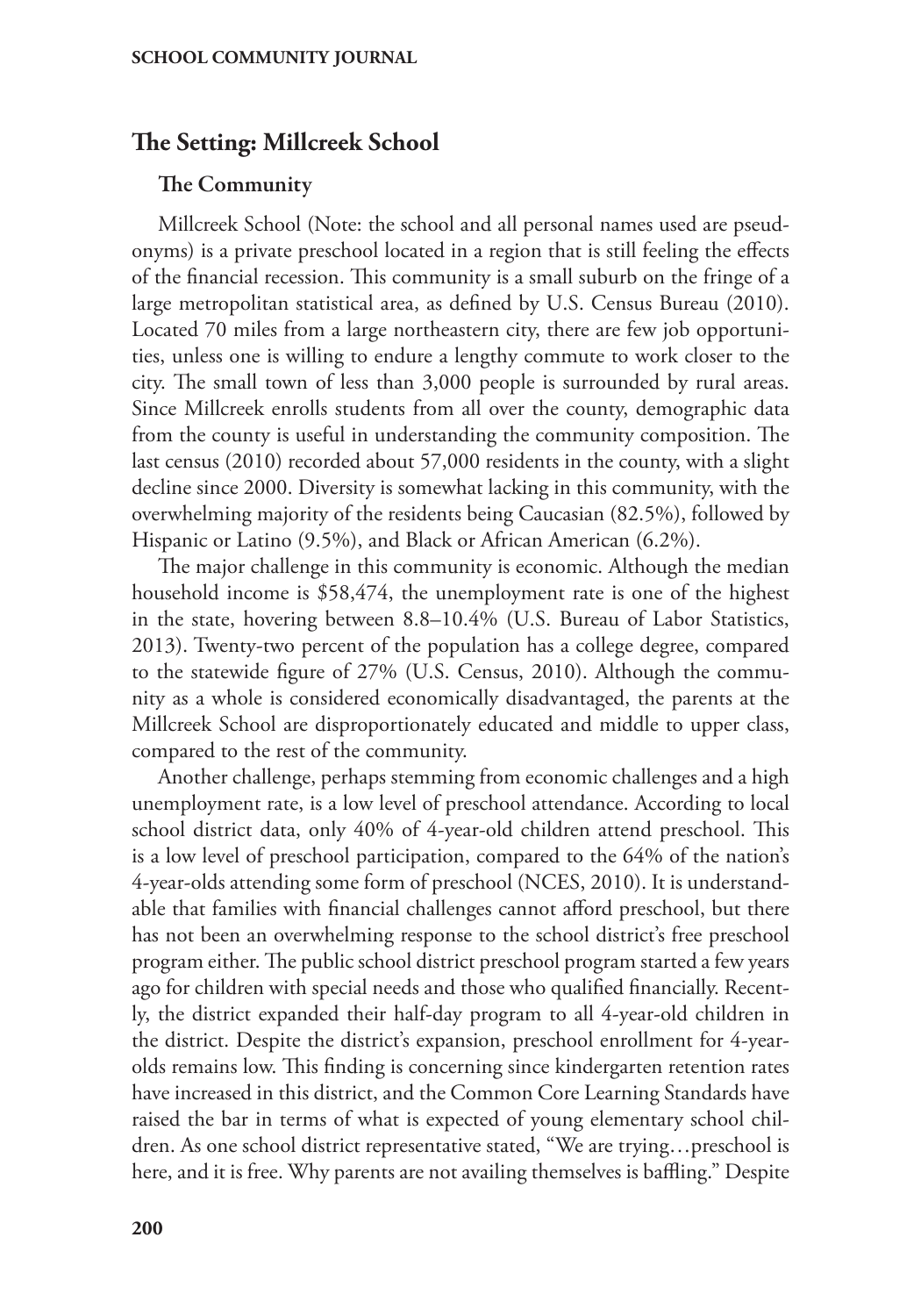this trend, it is noteworthy to examine the 40% of families who do send their children to preschool. These children attend the public preschool, daycares with a preschool curriculum, and private preschools like Millcreek.

### The School

Millcreek has a history of being family-oriented. The school was founded eight years ago by a small group of friends who were trained abroad in Montessori methods. Although there have been setbacks—namely, the untimely death of one of the founders, some contention between the remaining owners, and declining enrollment—the school has survived. Millcreek is private and financially supported through tuition. Although the tuition at Millcreek is among the lowest for Montessori schools in the region and comparable to other private preschools in the area, it is out of reach for many of the families in the county. Similar Montessori schools in the city have tuition three times the rate at Millcreek. Millcreek has not raised the tuition in four years and has a program in place to assist presently enrolled families under financial strain. Even so, enrollment dropped from an all-time high in 2008–2009 of 38 children to a low of 13 students in 2013–2014. As a result, two teachers and an assistant have been laid off, and the school is operating with a restricted budget.

At the time of this study, the student body was composed of four females and nine males, ranging in age from 2.5 to 6 years old. Consistent with the Montessori model of multiage grouping, the children were grouped together with the same teachers in this two-room school. The director manages the administrative aspects of the school on a part-time basis but is rarely on site. There are three female teachers: one head teacher who is Montessori-certified, Ms. Beth, and two part-time, volunteer assistants, Ms. Sue (a parent) and Ms. Ann (a parent of a Millcreek graduate), both of whom have backgrounds in the field of education and share the position of assistant teacher.

Since Millcreek adheres to a specific curricular model, it is important to understand the classroom setting which is quite distinct from other preschool curricula. The Montessori model is known for its emphasis on independent learning and its supportive community, preparing children to grow into lifelong learners and responsible citizens of the world (American Montessori Society, 2013). The Montessori model is highly individualized and encourages independence, so children work at their own pace; this is a major benefit of multiage grouping. Children choose their own "work," so they feel a sense of ownership and control over their learning. The materials are designed for a developmental progression in five areas of Montessori education: language, practical life, mathematics, sensorial, and geography/cultural studies (American Montessori Society, 2013). During the long "work" period (2–3 hours),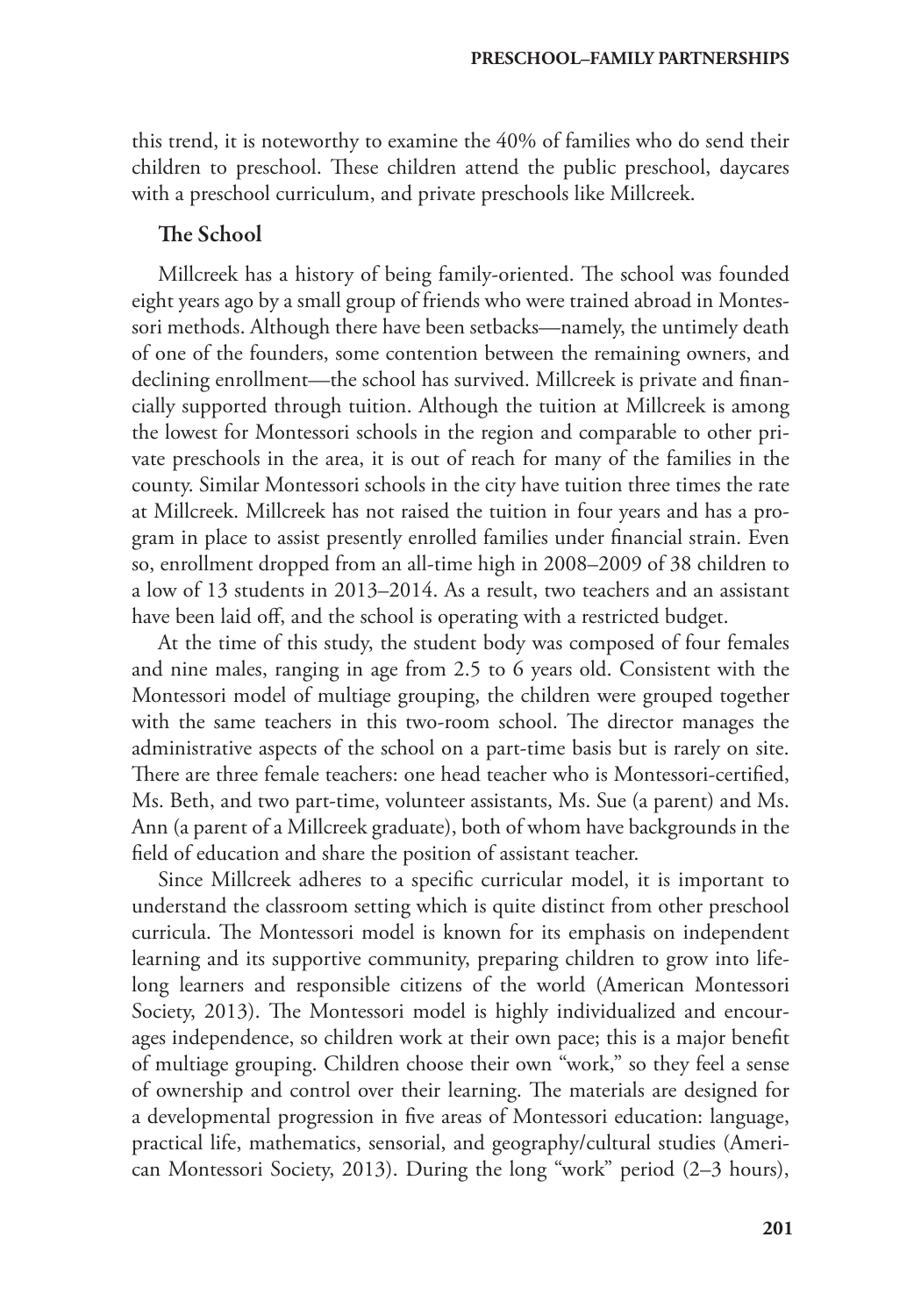the teacher works individually with children on their progress in various areas. The day also consists of group "circle time" and social time at recess and lunch. The Montessori program at Millcreek has impressive results. Last year, 90% of the graduating preschoolers (4- and 5-year-olds) at Millcreek were already at a kindergarten reading level or higher. Traditional academic skills are not the only focus of learning. Teachers emphasize the development of social and emotional skills and integrate themes of sustainability, active lifestyles, and healthy eating throughout the year. The well-rounded approach to learning considers the development of the whole child.

Most relevant to this study, the Montessori philosophy encourages family partnerships and the use of Montessori principles in the home as a valuable bridge to what the child learns in the classroom (American Montessori Society, 2013). Indeed, there is a focused effort to build this "valuable bridge" between home and school. Every single family at Millcreek has contributed time or resources (other than tuition) in some way to Millcreek. This level of involvement exists in sharp contrast to the surrounding community, in which preschool education is not necessarily a priority or a possibility for many families.

# **Methodology**

This case study employed an inductive participatory action research approach to examine how a preschool program fostered positive and integrated school–family partnerships. The case study as a qualitative method is appropriate for inductive, exploratory research that can then be used to formulate more specific questions or identify trends (Creswell, 2013). The case study was inductive since it began with the general research question: "How does this suburban preschool program build integrated school–family partnerships?" During eight months of data collection, institutional background information and data were collected first. Then, interviews of the 3 teachers and 18 parents (at least one parent of each child) were conducted. The focus of the interview was the parents' perceptions of their experiences at Millcreek, specifically their role as partners in their child's education. Classroom observation occurred 48 times, including drop-off and pick-up interactions. In addition, observation included 12 family events, meetings outside of school hours, and two meetings at the public school district. A memorandum of understanding between the school and researcher was approved, and IRB approval was obtained.

Three forms of data were triangulated to establish themes: observations at the school, interviews with teachers and parents, and documents from the school and surrounding community, including demographic data and institutional records. The discussions from the interviews were audiorecorded and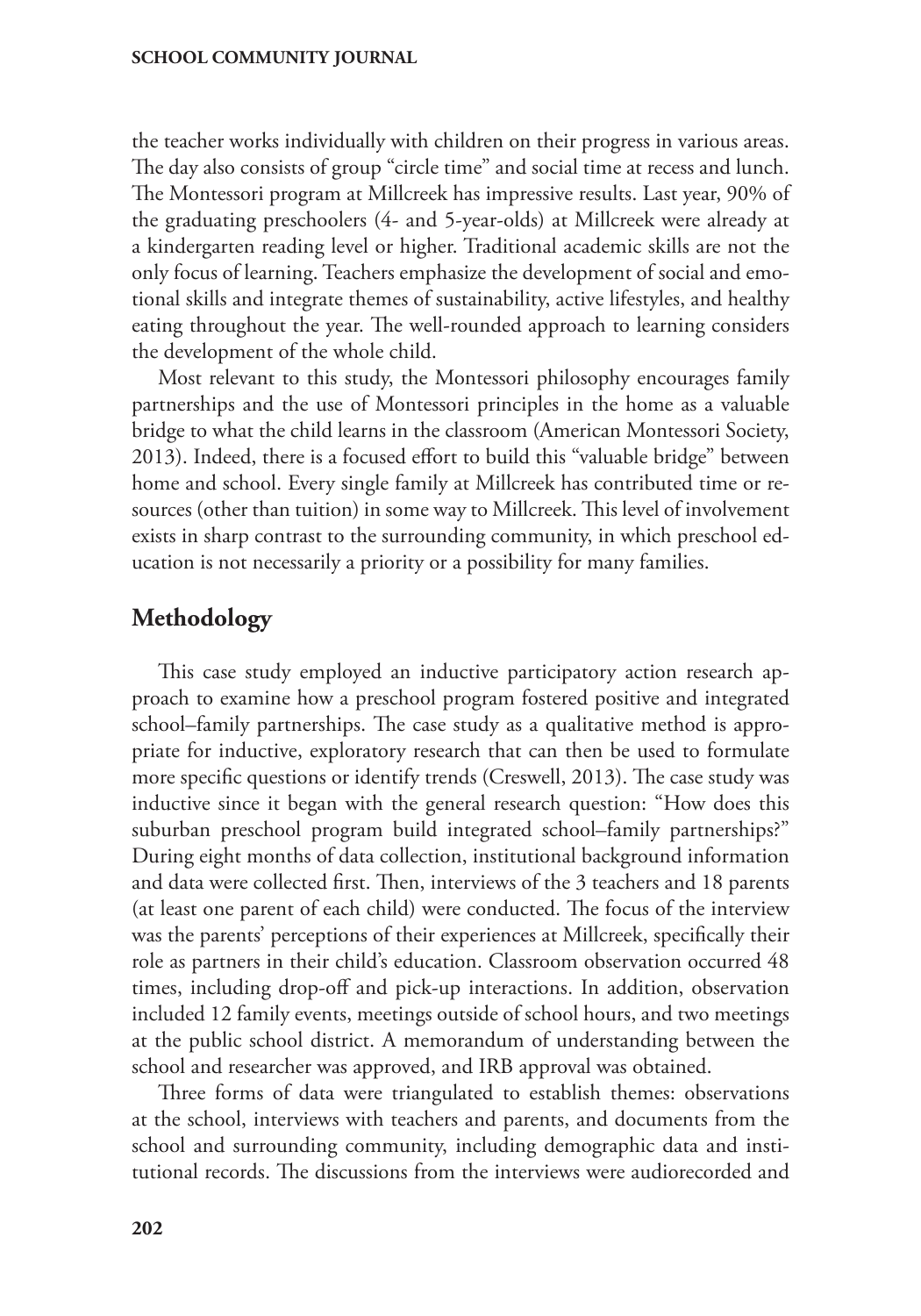transcribed verbatim. Observations were documented with the observer's notes. All data collection and analysis was personally conducted by the principal investigator. To assure consistency and trustworthiness, observation criteria was stipulated and a thoughtful set of questions was used with at least one parent of every child at Millcreek, ensuring diversity of perspectives and informationrich sampling. The qualitative data was then systematically coded and analyzed to find similar themes from all three sources: the institutional documentation, the interviews, and the observations. During the course of exploring this data, open coding was used to identify three main themes: nurturing multidimensional relationships, creating a welcoming school environment, and enhancing parents' cognitions about school. Once these themes were established, axial coding was used to investigate the connections between the evidence and these three themes. At the conclusion of data analysis, member checks were conducted with the teacher, the director, and most of the parents to ensure that the findings were sound and credible.

# **Findings**

This case study revealed three major themes in answer to the question of how Millcreek built integrated school–family partnerships:

- 1. Multidimensional relationships occurred across all six components of Epstein's (2001) framework for school–family-community partnerships.
- 2. Creating a welcoming environment was essential to the development of the relationship.
- 3. Enhancing parents' cognitions about preschool education and their role in the child's learning resulted in the buy-in necessary for a true partnership.

# Multidimensional Relationships

The multidimensional nature of the relationships between the families and the school was critical in terms of understanding how the school–family partnership functions. These relationships extended beyond the typical teacher–parent interactions focused on the child's performance in the classroom to include other interactions, both professional and social in nature. Joyce Epstein's six structural components of school–family–community partnerships (2001, 2010) were used as a foundation to explore these relationships: communication, parenting, learning at home, volunteering, decision making, and collaborating with the community. Millcreek was successful in creating parental involvement in all six components of school–family–community partnerships by establishing rich relationships with families.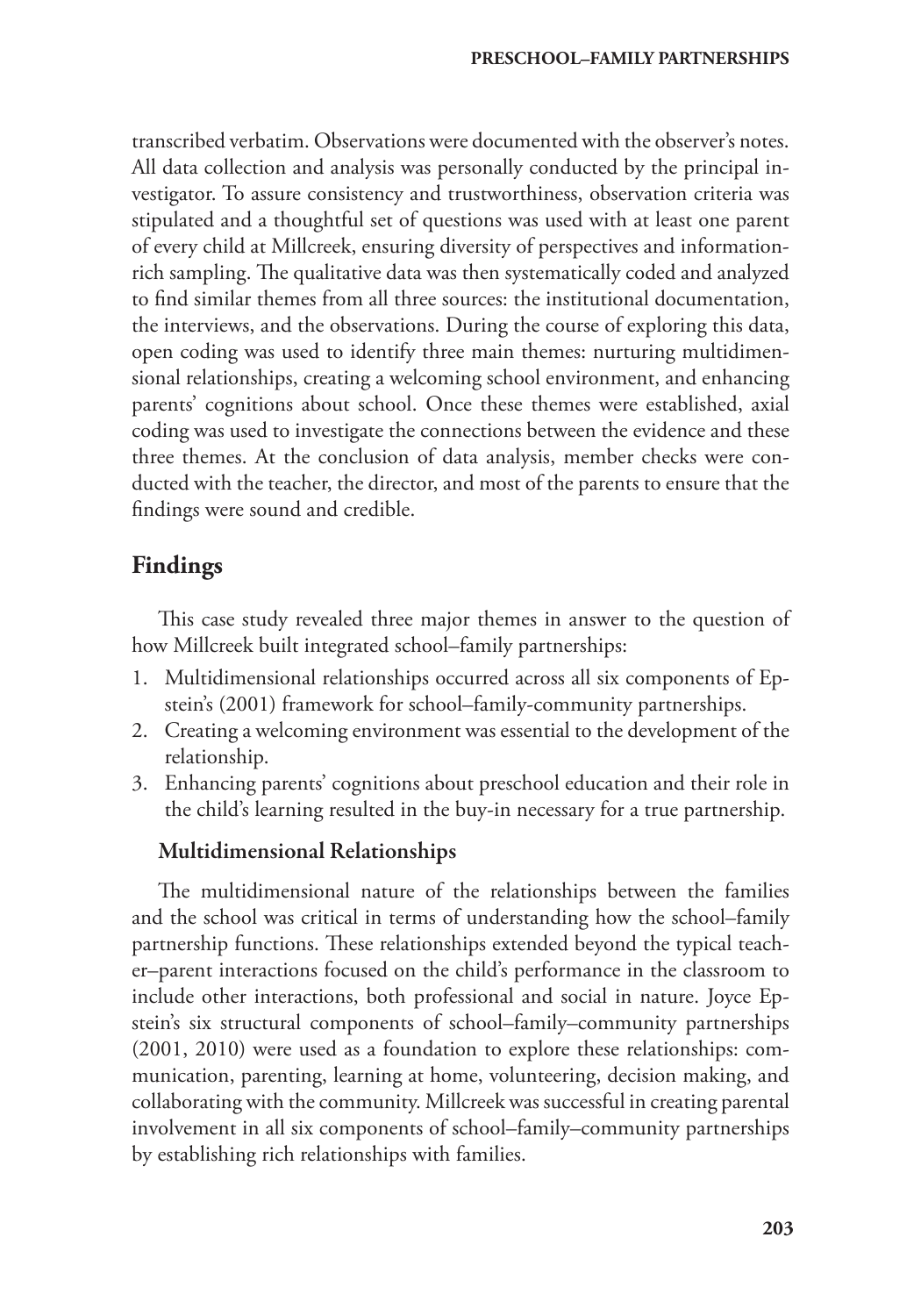#### *Communication*

The cornerstone of a strong relationship is open communication; this was evident at Millcreek. There was a well-attended Back to School Night, newsletters were sent home every two weeks, and parent–teacher conferences were conducted twice a year. Aside from these typical activities, the most meaningful form of communication in terms of building relationships was informal daily chats at drop-off and pick-up. The assistant took children to find work while the head teacher, Ms. Beth, talked with each and every parent, which was not difficult in a small school like Millcreek. Ms. Beth described this as "a necessary part of what we do in Montessori education. It also makes it much easier to bring up issues when you feel comfortable with the parents." Indeed, problems could be handled immediately, instead of waiting for a phone call or conference. The observations revealed many topics covered during these daily chats. Parents asked questions, updated the teacher on situations at home, and just chatted socially. Many conversations extended to topics beyond the classroom. Ms. Beth has lived in this community for many years, has three grown children who went through the school district, and knows many of the families in contexts outside of school. This kind of community presence fostered the growth of relationships that extended beyond typical parent–teacher conversation. For example, this multidimensional nature was captured in an interaction observed at the end of a school day. Ms. Beth and the parent of 4-year-old Cathy covered the following topics: Cathy's work that day, her unwillingness to share with others, the upcoming Easter parade, places to get a good pedicure, their common friend's difficult divorce, and family plans for the Easter break. The conversation bounced back and forth between a parent–teacher and friend–friend conversation. This complexity allowed each to know the other more deeply and built a foundation of mutual respect, which is essential for communication and partnership.

The partnership approach focuses not only on the methods of communication, but *how* this communication occurs and develops over time. Over eight months of observation, specifically of the new parents at Millcreek, revealed that brief daily updates often evolved into multidimensional relationships. In fact, several parents characterized Ms. Beth as not only a teacher, but a friend by the end of the year. Much of the multidimensional relationship-building with parents at Millcreek had to do with the attitude of the teacher, Ms. Beth. Ms. Beth is funny and light-hearted. The parents overwhelmingly "love" Ms. Beth. As one parent described, "Beth is so special. She has the perfect preschool personality…bubbly and fun, but stern if need be." Ms. Beth made en effort with *every* parent, even those who were not as involved as others, which is not always the case in classrooms with more students. This warm, open approach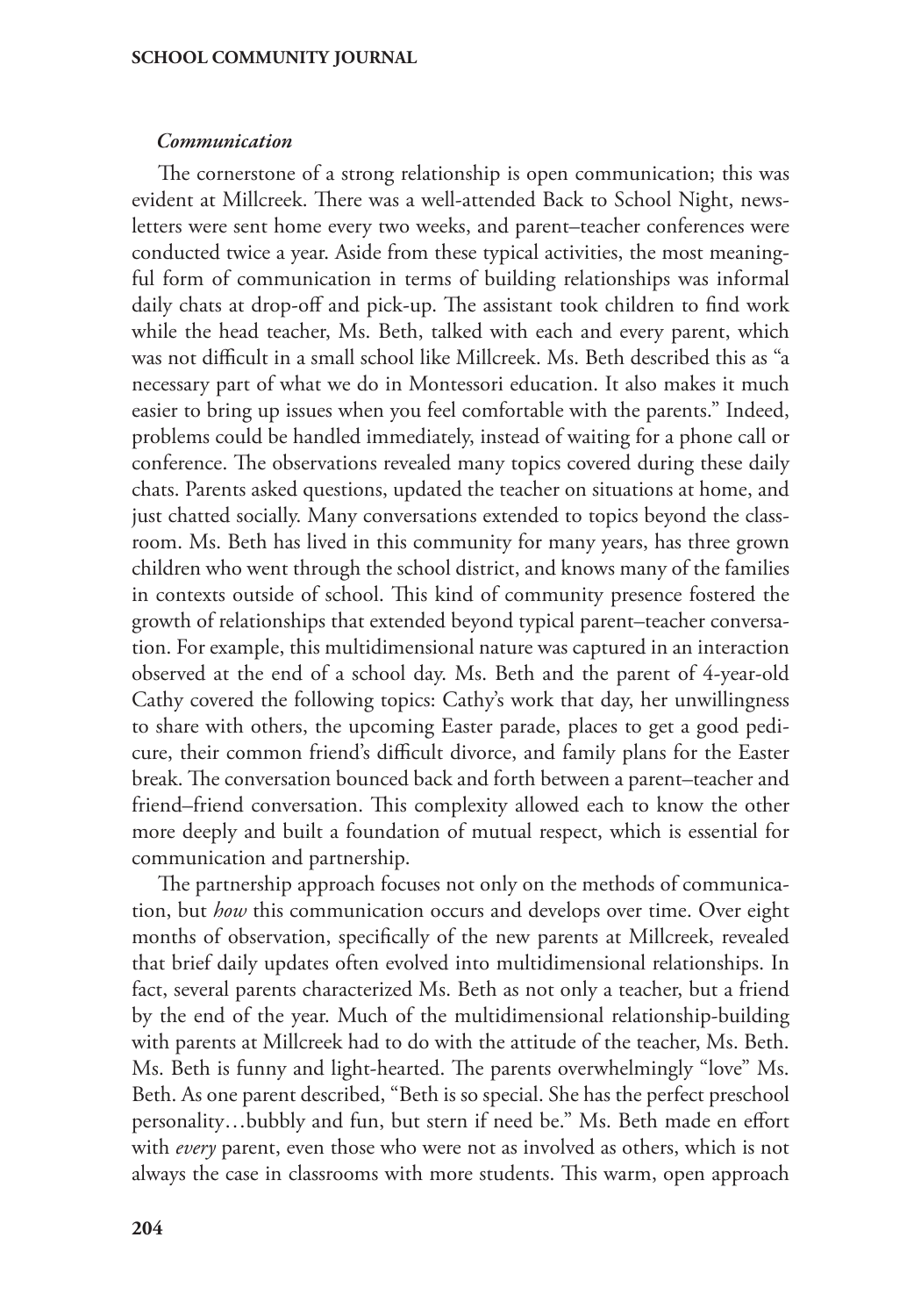supports the notion that the teacher's attitude is a key ingredient for open communication and meaningful relationships.

#### *Parenting*

While some schools shy away from offering parenting advice, several parents actually sought it out from Ms. Beth. Parenting happens outside of the classroom, so it follows that this is part of a multidimensional relationship. Often, when there was an issue at school, such as a behavioral problem or potty training mishap, Ms. Beth immediately discussed it with the parent at pick-up. She explained what happened, how she or the assistant handled it, and then asked the parent how it is handled at home. This last piece recognized the parents' efforts and, according to Ms. Beth, was meant to "find out what parents do and how I may help." This collaboration to address the challenges of parenting a preschool-age child invited the teacher into the realm of the home, another example of the potential of the multidimensionality of the family– teacher relationship.

An interesting example of the parenting component occurred during a conversation between Ms. Beth and Leon's mother. Leon was a 4-year-old boy who just enrolled at the school during the study year and had a severe speech delay. He was impulsive, and many children did not understand him, which often led to frustration. One day during his third month of school he was particularly disruptive, and when redirected, he threw his work across the room and stomped away, refusing to rejoin the class activities. Ms. Beth told Leon's mother about the behavior and explained that she asked Leon to rejoin the class when he was ready; she also had a discussion with him about appropriate ways to "use his words" and handle his frustration. When Ms. Beth asked the mother if she ever saw this behavior at home, Leon's mother began sobbing, explaining that her husband was deployed to Iraq again and that she was "on her own" with Leon and her 7-year-old daughter, all while trying to work nights as a nurse. She was mentally and physically exhausted and had no energy to deal with Leon's behavior. This conversation, while emotional and painful, built much rapport and allowed Ms. Beth some valuable insight as to the cause of Leon's behavior. Leon's father, the disciplinarian of the family, was now absent; this negatively affected Leon. Ms. Beth offered empathy and support to the family. She gave Leon's mother an idea of how she and the assistants handled Leon's behavior and encouraged her to try the same at home, evidence of parenting support. Ms. Beth also connected Leon's mother with a babysitter who could help out so she could get some rest. Parenting support is important but best given and received in the context of a close and trusting relationship, which is why it seemed successful at Millcreek.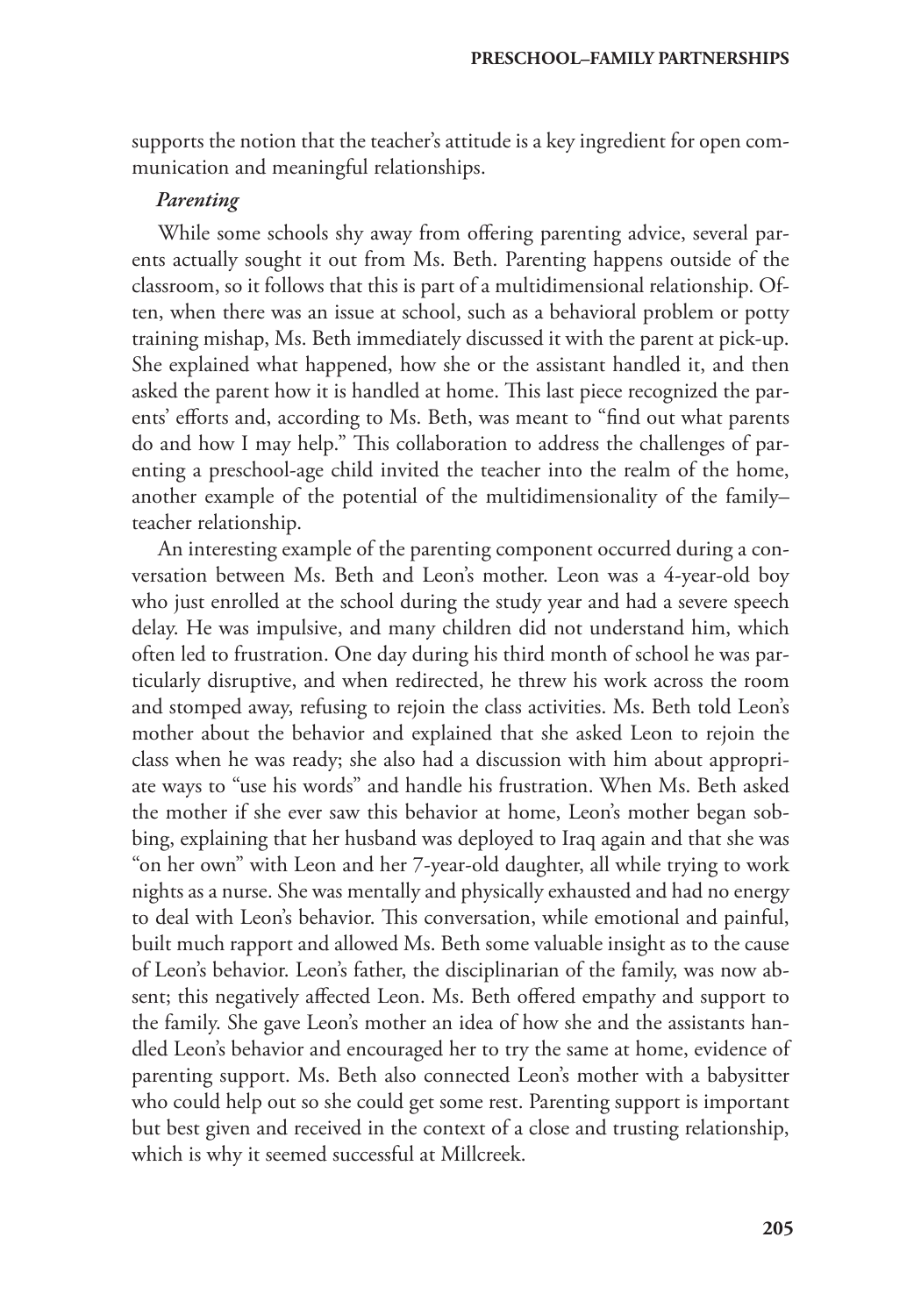This openness to parental advice was not universally accepted. There was one notable exception, the mother of 3-year-old Rose. This mother was extremely involved with the school; she started a parent gardening group and always volunteered. However, about six months into the school year, Rose was having difficulty staying focused and was easily frustrated. Ms. Beth noticed the behavior and asked her mother about routines at home, such as bedtime, eating patterns, and recent changes. Rose's mother asked for Ms. Beth's advice and admitted that she and her husband did not really have a set bedtime for Rose. Often, she would stay up until 10:00 or 11:00 p.m. with them. The more Ms. Beth heard about Rose's home life, the more she realized that it was a very disorganized and chaotic environment for a 3-year-old child. Ms. Beth gently suggested ways to institute a routine and explained why it would benefit Rose. The mother became very defensive, ended her involvement with the school, and pulled Rose out of school, opting to keep her home until the new school year began. A few weeks before ending her involvement with the school, Rose's mother said in an interview, "I know [Ms. Beth] means well, and she is an awesome teacher, but she has no right butting into the way I raise my child." Ms. Beth was saddened by the family's decision and said, "It is not fair to Rose, and I am sorry they made that choice out of anger." Even though Rose's mother sought out Ms. Beth's suggestions on how to handle Rose's behavior, some parents are not open to such advice. In this case, Rose's mother perceived the parenting suggestions negatively, which had an unfortunate effect on Rose and the family's involvement with Millcreek. Although parenting is a delicate topic, Ms. Beth's strong rapport with the parents usually led to positive outcomes.

#### *Learning at Home*

Closely related to parenting is learning at home. Again, the parents at Millcreek had that level of comfort with the teacher to step outside of the child's classroom and extend the learning to home. Ms. Beth made extraordinary efforts to educate parents about the benefits of preschool, Montessori methods, and how parents could support learning at home. This effort demonstrated to parents that Ms. Beth "really cares about [the] child, not just in school but outside of school, too." Ms. Beth admitted that there was an added benefit for her too: "If parents reinforce what we do in school at home, then life is easier on both fronts." At the Back to School Night, Ms. Beth gave an overview of the Montessori methods and even demonstrated some of the practical life work. She invited parents to try it out with their children and explained the benefits of individualized, independent learning. Ms. Beth provided simple suggestions to reinforce learning at home in her newsletters and as reminders at drop-off and pick-up. These suggestions included letting the child dress him or herself,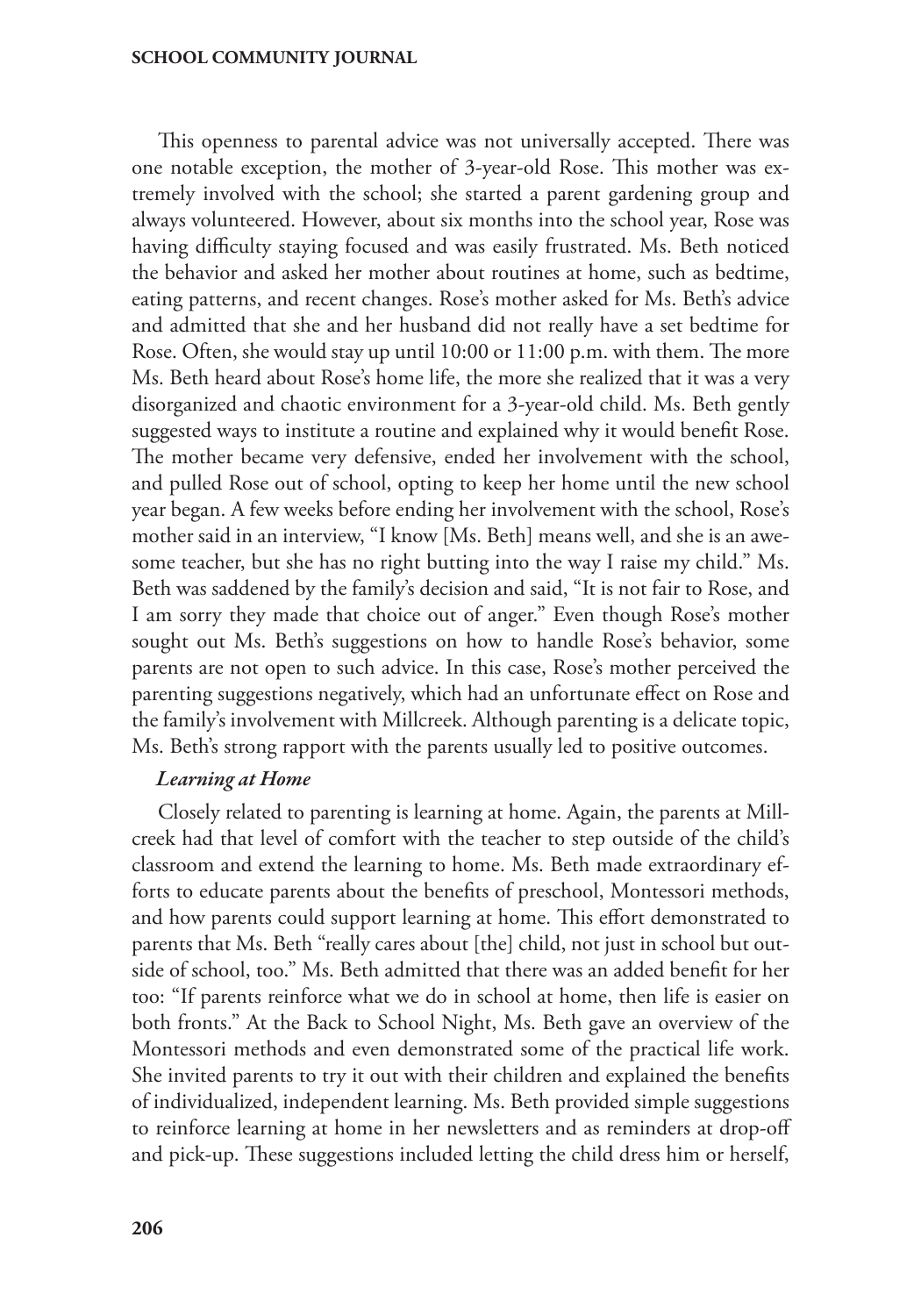allowing the child to pour his or her own drink from a small pitcher, talking often to the children, reading at home, and many others.

For the older children, Ms. Beth was receptive to the concerns about children being ready for kindergarten, particularly the homework part. The parents' concerns were valid, given the high standards in the district's kindergarten program. Ms. Beth started sending home low-pressure "homework folders" for the 4- and 5-year-old children to bridge learning at school with learning to be reinforced at home. One parent of three children, all of whom attended Millcreek, stated, "I am always in awe of what I learn every year with my children. I knew Montessori was great for kids, but I am still learning about more I can do at home." Supporting parents, both in terms of parenting and education, is an important piece of building the relational components of the school–family partnership and empowers parents to be active partners in their child's learning.

#### *Volunteering*

Epstein's volunteering component was evident at Millcreek and allowed parents to do more than just support their child's learning. Volunteering provided the opportunity for parents to become involved in another dimension of the school–family relationship—to become part of the school. Every single parent volunteered in some way. Examples included buying cleaning supplies and snacks when the budget was tight, organizing fundraisers, and sending in recyclable materials that the children used for art projects. Six of the 13 families volunteered more extensively. In the school's lowest enrollment year, parents feared the school would close and "really stepped up." In Ms. Beth's words, "We wouldn't have survived this year if it weren't for the parents." One parent designed the school's new website. Another parent designed an advertisement which was placed in church bulletins and local papers. A father of one of the children built a new sandbox for the playground. Another father repainted all of the walls over the summer and did several necessary repairs. Other parents were "guests," such as a firemen, musician, and dentist visiting the class. It should be noted that one of the classroom assistants is actually a parent volunteer who used to be a preschool teacher. The other assistant had a child who finished at Millcreek last year. The assistants worked out a schedule so that they split up the days each week. Having the volunteer assistants certainly saved money. In addition, if both assistants were out, there were three parents on "back-up" call as assistants, as well as Ms. Beth's own daughters who were available if necessary.

When asked why they volunteer their time, money, talents, and efforts, parents generally had the same responses: "to support this wonderful school and Ms. Beth;" "because this school is great;" "because Ms. Beth has done so much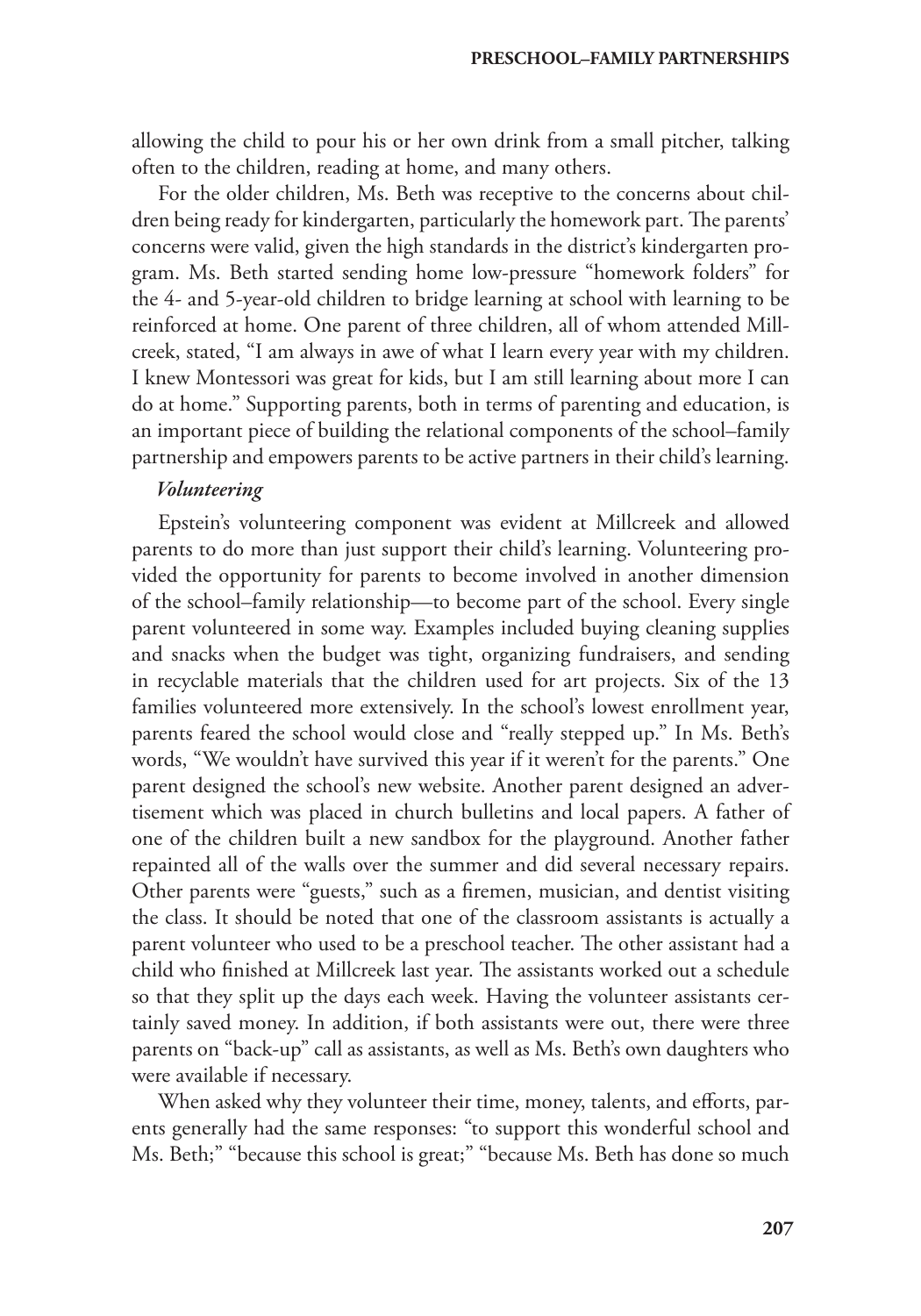for the kids." Some parents cited their fear that the school would close, and others wanted to be involved in their child's education. Several expressed remorse that they did not have more time to help out. The high level of volunteering built parental commitment to the school and strengthened relationships between the teacher, assistants, and parents who volunteered. Volunteering also provided opportunities for fostering depth in the multidimensional relationships, as parents and teachers were often observed joking and interacting socially while building, painting, and helping out. At a summer "painting party," five families (including students and siblings), the director, and the teachers congregated to repaint the bookshelves, furniture, and walls. There was laughing, poking fun, and a real sense that "we were all here to fix up *our* school." This level of commitment is above average, even for preschool, where there is generally a much higher level of volunteering.

#### *Decision Making*

Building partnerships with families must be a two-way street. Ms. Beth and the director realized that parental decision making is an important part of investing in the school. Ms. Beth welcomed input from every parent. Ms. Beth explained her approach: "I don't want the parents who always help out to be the only ones having a say. Every parent deserves a say in how this school is helping their child. Even those parents who can't help, or those who don't feel comfortable in schools, I try to get their two cents at drop-off or pick-up." This effort to solicit parents' input was empowering for parents and often began open and honest communication between Ms. Beth and the parents.

The parents made decisions on two levels: large-scale, and individually regarding their own children. Parents who volunteered were most involved in large-scale decision-making. For example, Ms. Sue and Ms. Ann, the two mothers who were assistants, learned Ms. Beth's methods and approach, especially to behavior, and reinforced it. At first, the volunteer assistants asked many questions and had limited responsibilities in the classroom, but this changed over time. The assistants then gained more autonomy as they could make decisions about handling behavior. After six months working together, Ms. Beth took suggestions from Ms. Sue, the parent assistant who was a former preschool teacher. For example, they noticed that some of the older 4- and 5-year-old children would choose work that was well below their ability level. Ms. Beth and Ms. Sue worked out a system to encourage these children to work with Ms. Beth first and then do the art projects with the assistant. The parents involved in designing the website and ads made decisions about how the school was portrayed but made these decisions with input from Ms. Beth. Not all parents were able to dedicate so much time to the school, but Ms. Beth wanted every voice heard. She had a "Parent Brainstorming Night" once a year,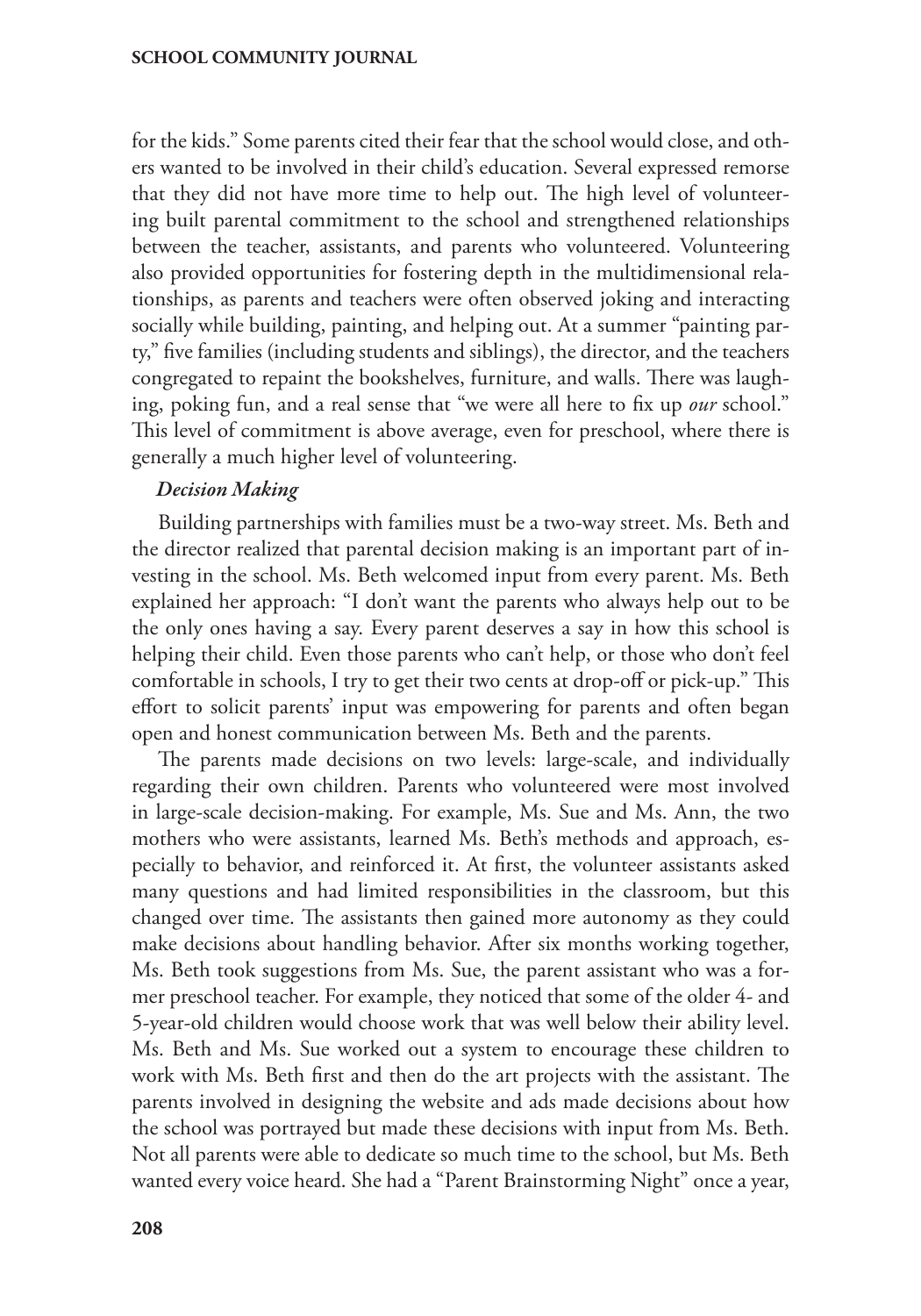at which parents came to share ideas about the school and brainstorm ways to improve it.

Not all parents made these schoolwide decisions, mostly due to time constraints. However, each parent had decision making capacities in terms of their individual child's own progress. Ms. Beth often asked at the conferences, "What do you think your child needs work on?" One parent whose child had a speech delay asked Ms. Beth to include some of the child's speech exercises in school. Ms. Beth not only reinforced the sounds with the child individually, but made up a song about "Cupcake Counting" for the entire class to reinforce the /k/ sound on which the child was working. Including parents in small or large decisions only reinforced the idea that they have a partnership and a twoway relationship based on open communication, respect, and shared power.

### *Collaborating With the Community*

Epstein's school–family–community model (2001) extends beyond individuals to include the larger community as an integral part of the child's education. Although this study focused on the school and family components, Millcreek utilized community assets, specifically by taking field trips, walking around the neighborhood, and enjoying guests such as firemen, park rangers, dentists, and even an opera singer. Ms. Beth also sought out community connections in response to parents' concerns regarding kindergarten readiness. She made an effort to connect with the school district and attended district meetings so that children were more prepared to enter elementary school. As Ms. Beth explained, "Even though we are true to the Montessori model, we have to face the reality that the children will enter public school. The children are always ready academically, but there is a social adjustment." Indeed, one parent whose older child recently entered elementary school described an adjustment from the independent choices of Montessori and the structured atmosphere of the traditional public school: "It was a totally different world. He was bored with the work, but confined to his seat!" One public school principal responded by placing the children from Millcreek with "more relaxed" teachers who were familiar with the Montessori method. Even though the focus of this study was the family and school aspects of the partnership model, it should be noted that Millcreek collaborated with community resources in the local area, especially to act on parents' concerns.

In all six of Epstein's structural components of school–family–community partnerships, there was a common thread of parents and teachers coming together to build strong relationships. These relationships were multidimensional, meaning that parents and teachers saw each other in multiple contexts, had several levels of involvement, and experienced different types of relationships.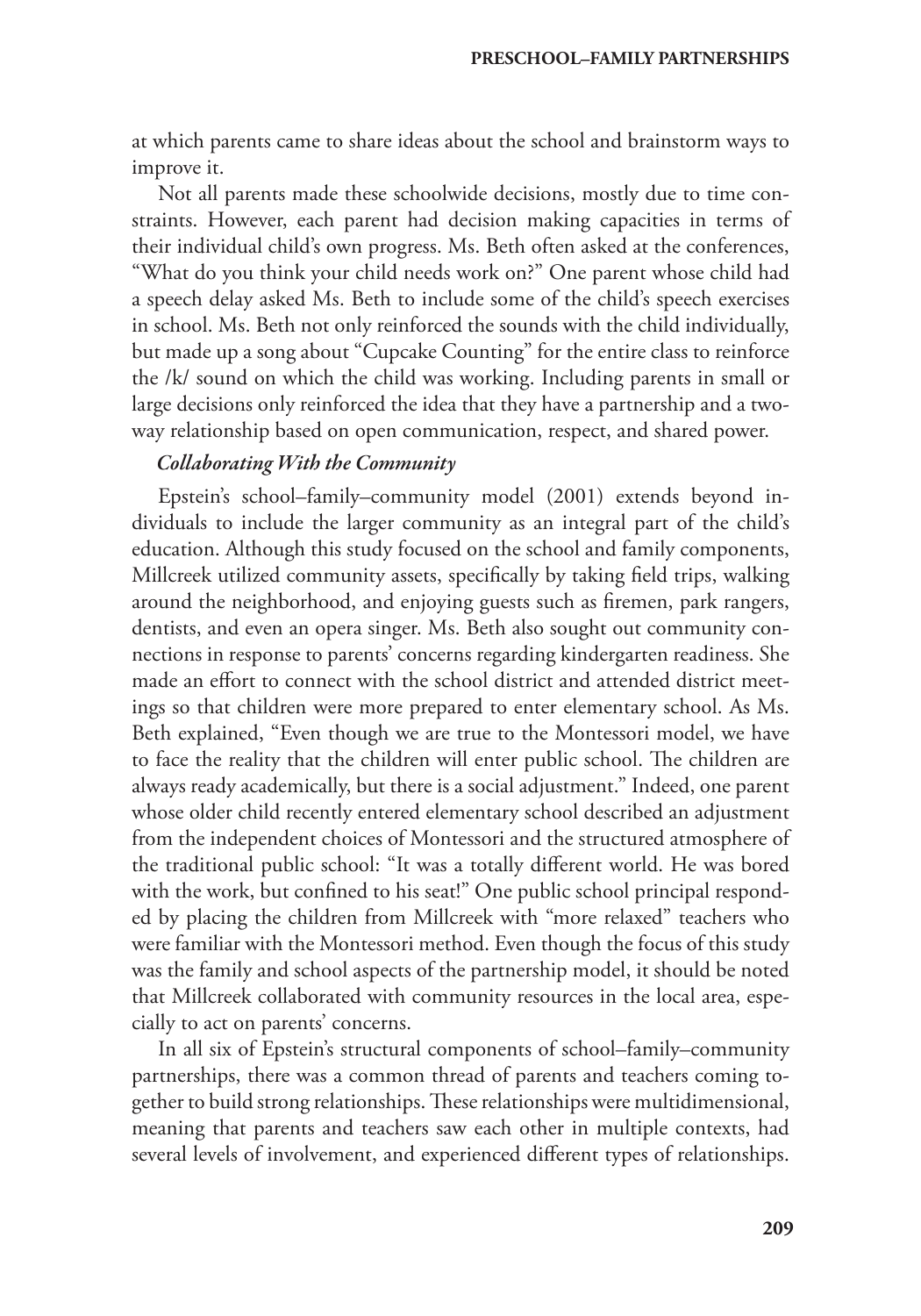For example, Ms. Beth's daughters babysat for several parents, some parents attended Ms. Beth's church, and children and parents often saw the teachers around town. One parent described the overlapping relationships: "It's a small town, and everybody knows your name, so the relationships are multidimensional…Ms. Beth is a friend, a teacher, a fellow parent. Ms. Sue [the assistant] is a fellow parent, Sunday school teacher, and helper at the school. Ms. Ann is one of my neighbors. I think it's amazing." As the partnership model advocates, we must look beyond the structure of the family's involvement to examine *how*  this involvement occurs and the relationships that result. At Millcreek, it is evident that school–family relationships are built on many dimensions.

### Creating a Welcoming Environment

A welcoming environment is the foundation and starting point for building the multidimensional relationships described above. Millcreek was more than welcoming; it was "home-like," as one parent described it. The most striking evidence of the welcoming environment was that Millcreek has never done advertising until the study year when enrollment dipped to a critical low point. Every child came to Millcreek by word of mouth, and only a handful over the years decided not to attend after the initial visit. From the family's perspective, the first encounter with the school would be a phone call inquiring about the school, usually after hearing about it from a neighbor or friend. During the initial phone call, the teacher arranged an individualized tour of the school. Observations of two such tours demonstrated that the welcoming environment was a major priority. The teacher spent 30 minutes to an hour with the prospective family. The child was free to explore the materials; this served as an initial assessment of the child's abilities. The parents and teacher engaged in conversation about the child, the parents' assessment of their child's strengths and weaknesses, what the parents wanted out of preschool, the Montessori approach, particulars about the program, and background information. This "chit-chat" helped the teacher get to know the family and demonstrated that she valued the parents' and the child's perspectives. When asked about their initial visit to the school, a new parent said, "It just seemed so right. They made me and [my child] feel so welcome and comfortable. Ms. Beth spent so much time with *us* and made *us* feel important." This investment of spending so much time getting to know prospective families created a welcoming environment.

The physical environment was also welcoming. There were small chairs and couches and a kitchen, in which children wash their own dishes after snack. The décor was all the children's artwork. Every material had its place on a designated shelf. This orderly environment and emphasis on purposeful materials is a landmark of Montessori education, but also sent the message that "we must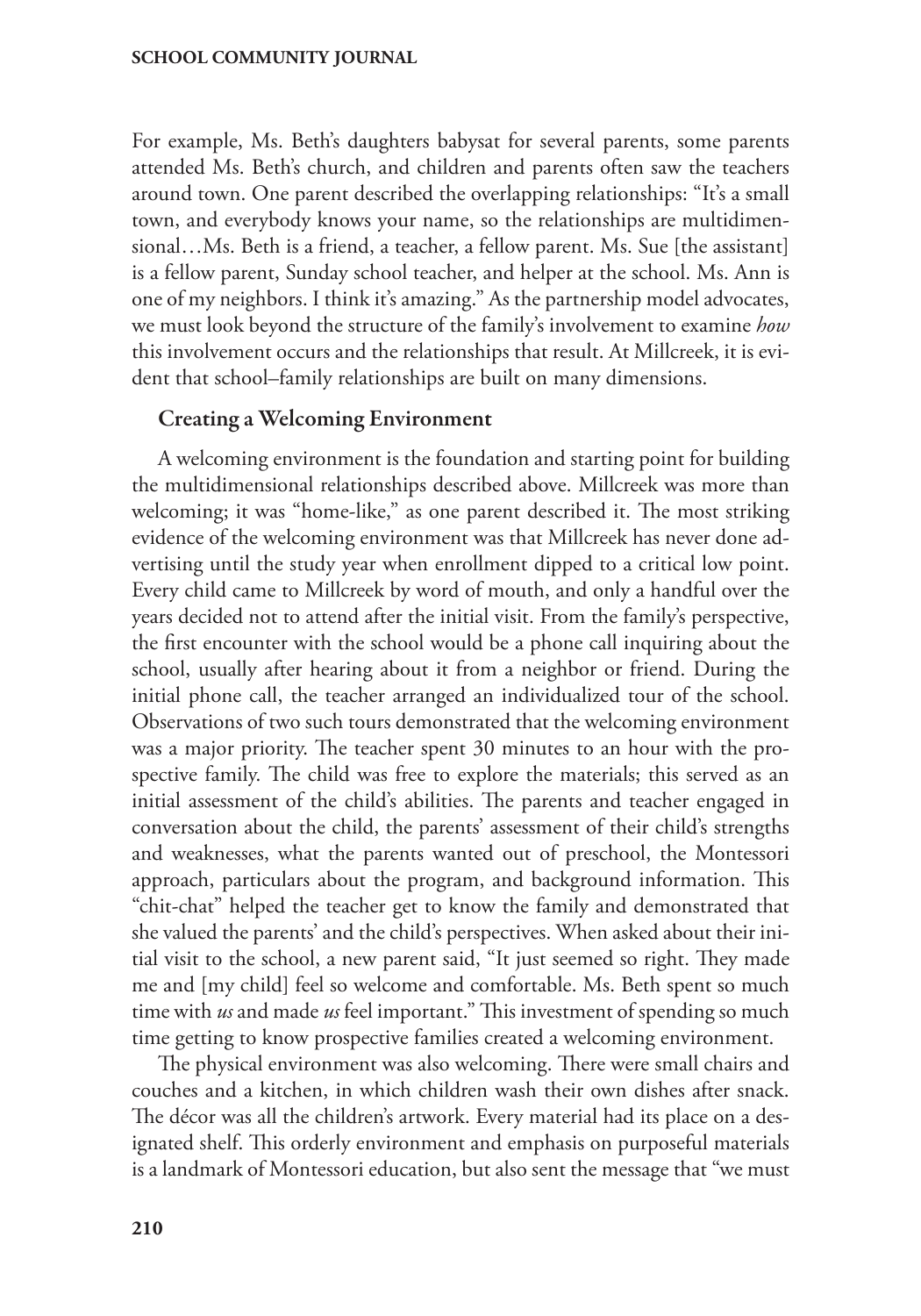care for our home," which the assistants and teacher often said. Ms. Beth often referred to the class as her "school family." Children were encouraged to "clean [their] workspace" and were involved in cleaning up the playground, planting flowers, and polishing silver. As children talked to their families about their efforts to care for their school and their friends, families often realized the importance of the school environment to the child.

Families were an important part of this school environment and were always welcome. Several parents also described Millcreek as a "family." Indeed, over half of the children had older siblings at the school, and several more had younger siblings coming in the next year. Siblings were invited to all school events, such as the Halloween parade and other holiday celebrations. It was common to see toddlers participating in these events alongside their older siblings. The Back to School night had 90–100% participation. Parental observations were welcome as long as they were not disruptive. Parents lingered at drop off and pick up, often for 5–20 minutes. During this time, children showed parents their work and school materials. Parents had lengthy chats with one another at drop-off and pick-up which became the foundation of many friendships between the parents. One parent talked extensively about this aspect of the welcoming environment: "We parents have become such friends. Face it, I'm a mother of three with no life outside of my children. It is nice to see other mothers and socialize after school for a while. My oldest is in third grade now, and I am still friends with parents from his preschool class. It's just not like this in elementary school." Certainly, the closer parents became, the more "family-like" the school felt. The welcoming environment brought families to the school, oriented children and families to the school, and resulted in dynamic relationships between teachers and parents and among parents.

#### Enhancing Parents' Cognitions About School

Another theme related to how Millcreek fosters successful school–family partnerships is enhancing parents' cognitions about preschool education and their role in the child's learning. This effort results in the buy-in necessary for a true partnership. The more parents saw value in preschool, particularly the Montessori model at Millcreek, the more willing they were to invest time and effort into the school and their child's education.

The families at Millcreek generally valued early childhood education, evident by their willingness to pay tuition and pursue preschool in a community in which preschool participation was relatively low. However, not all parents had a high level of formal education, and none had expertise in the unique Montessori methodology. Millcreek made an effort to educate *all* parents, regardless of their educational background. On Back to School Night and also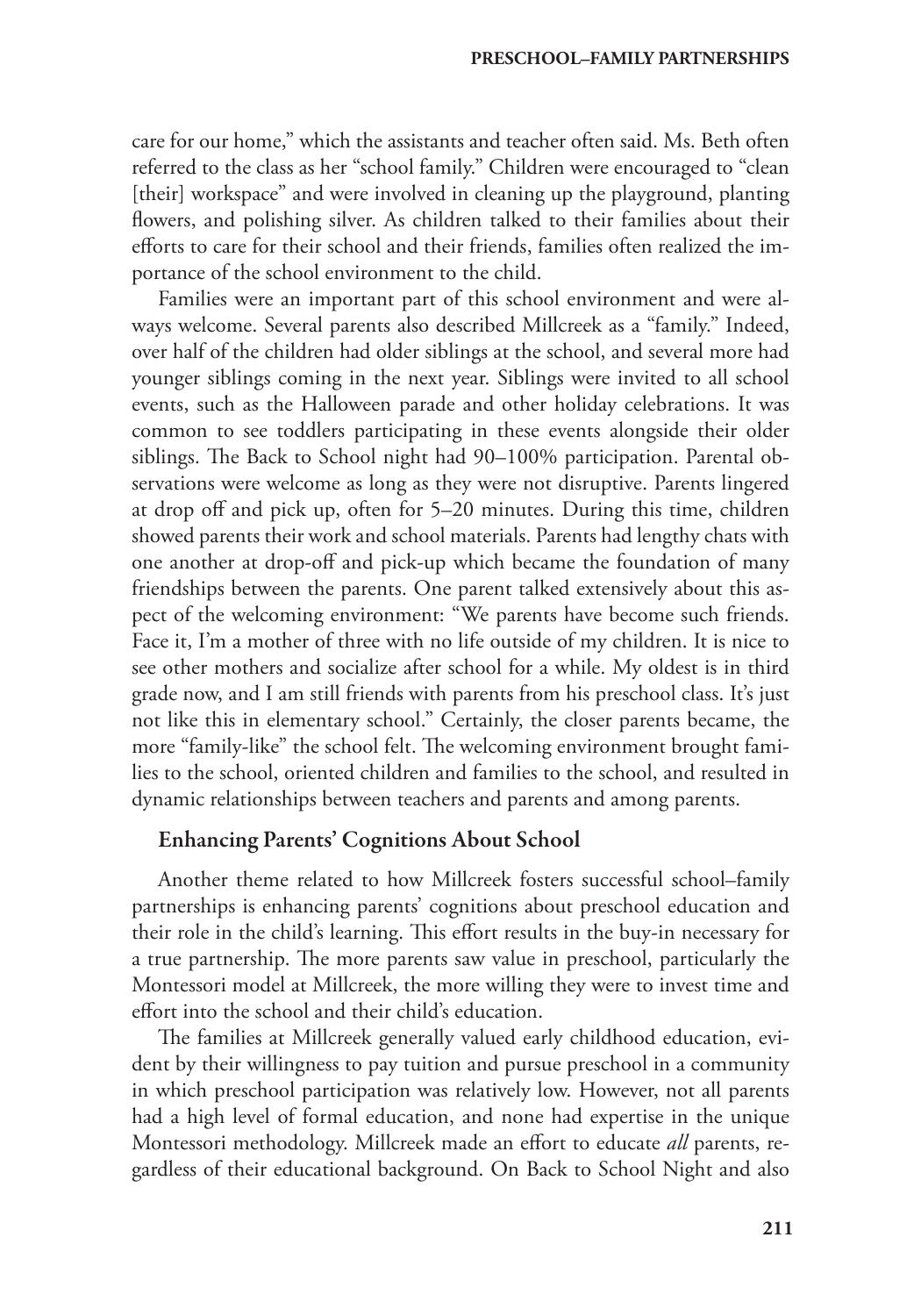during the individualized initial visits, the teacher explained the physical, social, and cognitive benefits of Montessori education and provided real-life examples. One of Ms. Beth's favorite examples was the Practical Life "pouring" activity. She demonstrated to parents how the "pouring work" is done by methodically picking up the small pitcher with the right hand, holding the cup with her left hand, and pouring liquid into a glass, while taking her time. This pouring work not only fostered fine motor skills necessary for writing, coordination, and concentration, but made the child more independent at home. For older children, Ms. Beth discussed the class' recent interest in the "bank," where children exchanged ones, tens, or hundreds for larger units, learning the foundations of place value. In both verbal and written communication, Ms. Beth conveyed an appreciation for the fundamentals of early childhood education, which resulted in an increased awareness about the importance and impact that early childhood education has on the child's future. One parent who did not have much formal education remarked after the Back to School Night, "I learned so much. I just want my little girl to do better than I did. Now I know some things I can do at home with her."

Parental buy-in does not only occur on the academic front, but for social and emotional skills as well, which are a major focus of the curriculum. Many parents were open about raising behavioral concerns with Ms. Beth, and she was just as open, often telling parents about how children were encouraged to express their emotions, regulate their reactions, and "use their words" in school. Children were asked daily how they felt and encouraged to express themselves, which was feasible with such a small class. The structure of children being able to select their own work fostered enthusiasm, comfort with the setting, and ownership of their work. As a result, behavioral issues were minimal and handled quickly and respectfully. One child, Adam, who had major behavioral challenges, made dramatic changes in only two months at Millcreek. Adam was expelled from his former preschool program, and the parents were told to take him to a psychiatrist. Although his behavior was quite disruptive at first, he learned to express and regulate his emotions in a positive way through the teachers' consistency, preventative efforts, and individualized intervention. His mother described the change: "I can't believe the change with Adam. Three months ago, we were considering medication and a psychiatrist. Now, he likes coming to school, and he is learning. I think it is the smaller class size and the individual consideration Ms. Beth gives him…she accepts who he is and works from there." Many parents echoed similar sentiments that behavioral issues were handled well, and they learned something in the process. Social– emotional development is critical at this age, and Ms. Beth wanted parents to understand best practices to foster it.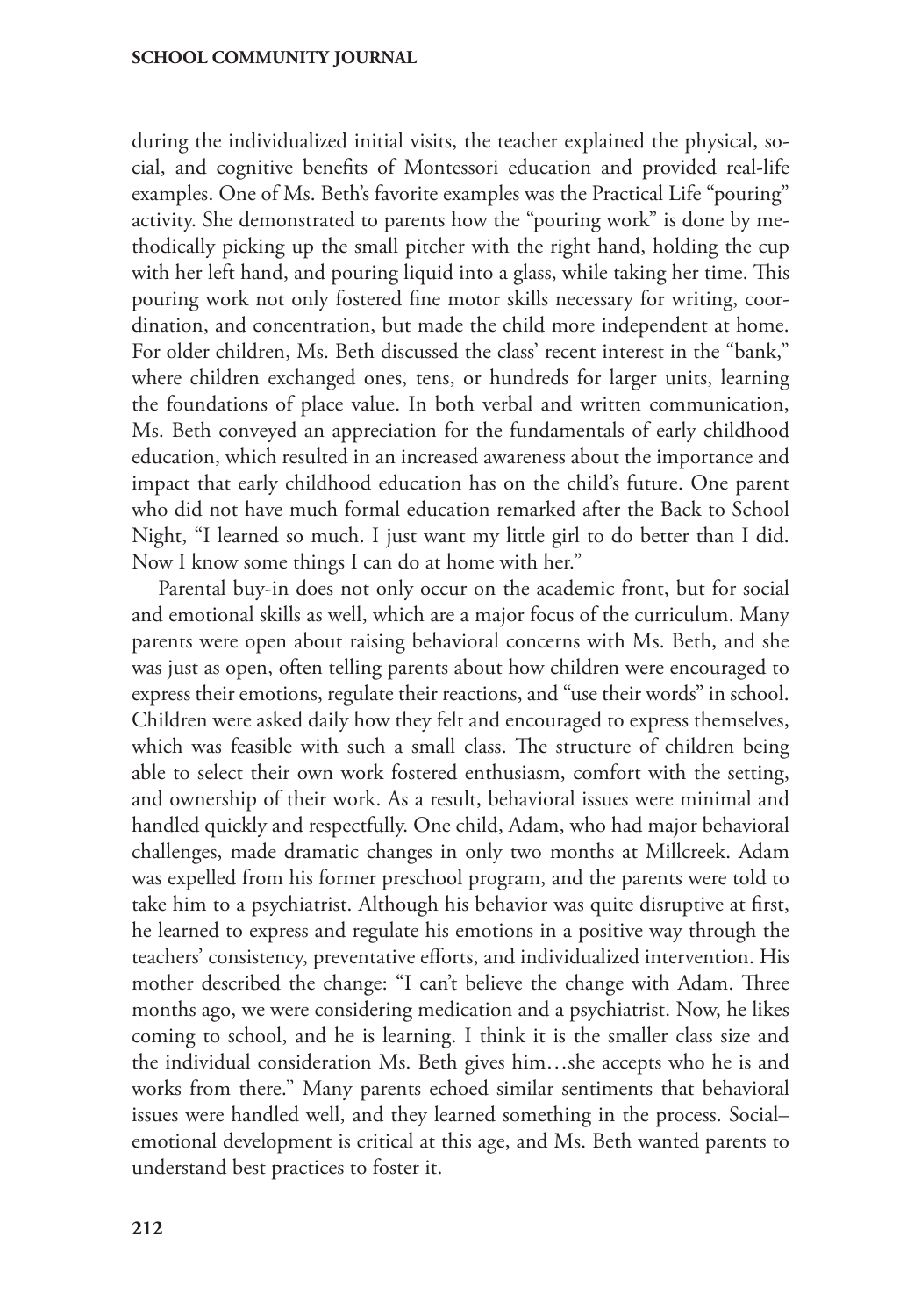The time the teacher took to educate parents about the value of what the children were doing was well-invested but had to be approached very delicately. One parent described Ms. Beth's approach: "She is great with the kids and all, but my kid has a bad day, and I get a bad report from Ms. Beth. Don't get me wrong, I want to know if my kid is screwing up, but she can be so blunt sometimes." This same parent, although not happy about the "bluntness" of Ms. Beth's approach, benefitted by learning about setting limits at home and different ways to handle his daughter's physical reactions to the word "no." Ms. Beth realized that "some parents think their children are perfect, but it is not good or bad—it is a matter of normal development for children to test limits. We just have to react in an appropriate way and prevent what we can." Ms. Beth tried to stress with parents on numerous occasions that behavioral problems are developmental and manageable, not a good or bad quality of the child. Parenting is a journey of continuous learning, and Ms. Beth tried to share some of her insights with parents, which most parents valued immensely.

Teaching parents about what children are doing in school not only built relationships between teachers and parents, but also encouraged parent–child conversations. No longer did parents ask, "What did you do in school all day?" and get the standard "Nothing" response. The parents knew what was done in school and could then have meaningful conversations with their children, whether about academic learning or behavior. Pick-up observations often included children pulling their parents into the classroom to show them what they did in school or a check-in with Ms. Beth about a previously discussed behavior. Parents felt they were a part of what was happening in school and could talk meaningfully with their children about their day, thereby building positive schemas about school performance. The result was a feeling of commitment and being an active part of the child's first educational experience. This buy-in resulted in a stronger parental commitment to the child's education, which is invaluable in the long run.

## **Discussion: A Model for Integrated School–Family Partnerships**

This case study illustrated three best practices for building integrated school– family partnerships at the preschool level. As the Findings section describes, all three elements were evident at Millcreek: fostering multidimensional relationships, creating a welcoming school environment, and enhancing parents' cognitions about school. In addition, these factors were examined in the context of a suburban preschool, which is underrepresented in the research on school–family partnerships (Moorman et al. 2012). Although the Montessori model invites family partnership and Millcreek was a small school in a close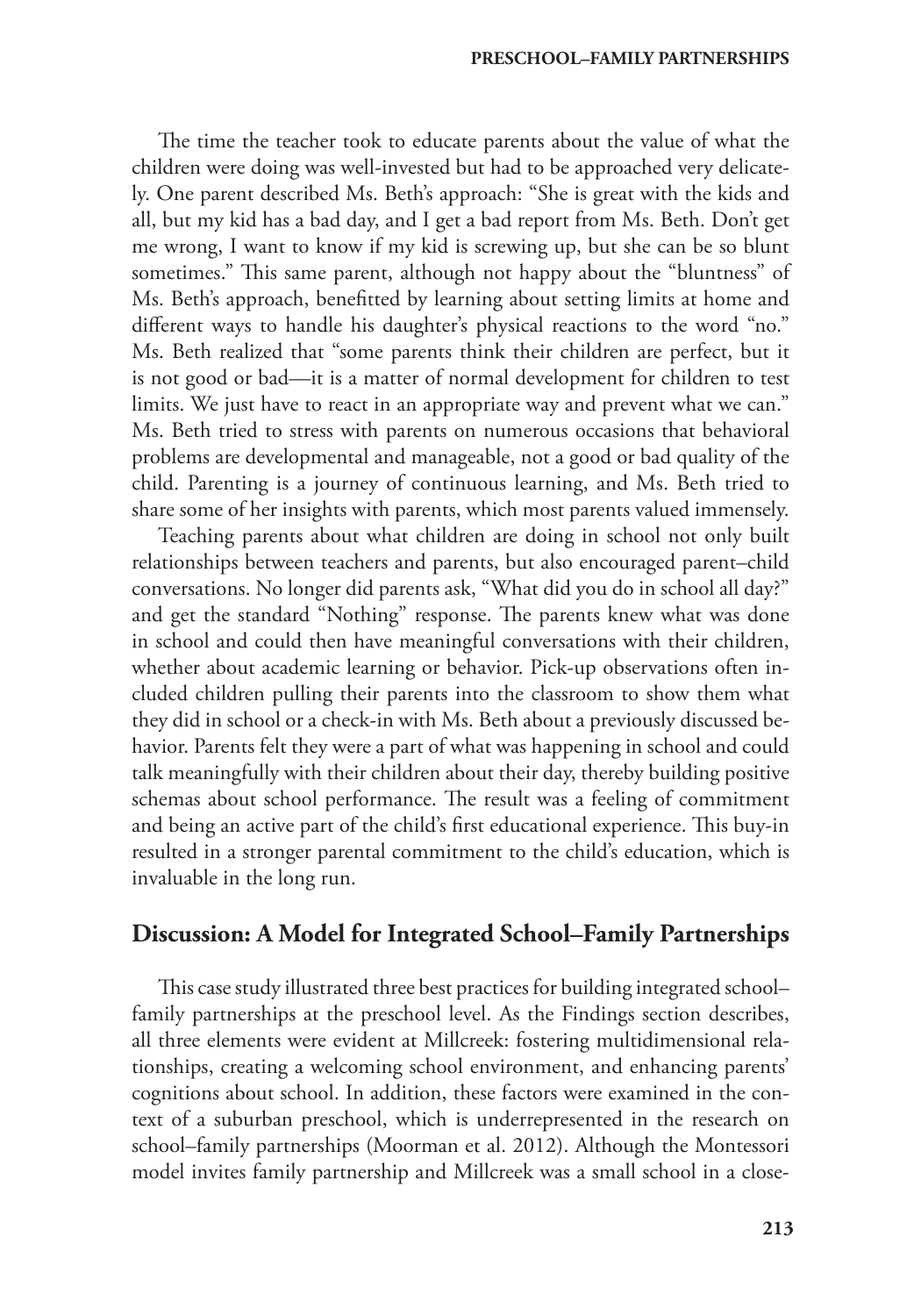knit community, there are some outcomes that contribute to the exploration of the nature of integrated school–family partnerships.

Multidimensional relationships between the families and teacher extended beyond the typical teacher–parent interactions focused on the child's performance in the classroom to include other interactions, both professional and social in nature. Joyce Epstein's six components of school–family–community partnerships (2001) were evident at Millcreek. Of course, Millcreek parents were involved, but the success extends beyond parental *involvement*. It was not just conferences, newsletters, and volunteering. It was *how* these structural components were executed. Millcreek was an example of how the relational components of the school–family *partnership* work and contribute to student success. The relationships made all the difference—they were deep, manylayered relationships, and there was an effort to include *all* parents, thereby promoting equity and trying to avoid some of the issues that can arise with parent involvement. Larocque et al. (2011) identified teachers' attitudes as a major factor in addressing barriers to successful parent communication. Certainly, Ms. Beth's bubbly personality, openness to family involvement, and responsiveness to the parents' concerns were critical pieces of building these relationships. It was also helpful that Ms. Beth had a presence and was rooted in the community, so parents knew her outside of school. The director was also supportive of family involvement, reinforcing the notion that administration also plays a critical role in building family partnerships (Lines et al., 2010). The emphasis on communication and involvement was constant and evident through the power of the daily chats which built rapport and relationships over time. Parents then felt comfortable raising concerns, seeking parenting advice, and volunteering or contributing to decision-making which in turn resulted in greater commitment to the school.

The welcoming, home-like environment at Millcreek was the positive start for these relationships. School context matters when it comes to involving parents (McNeal, 2014). At Millcreek, the message was loud and clear: Families are welcome, and we are in this together. Each family was welcomed individually with the preadmission visit—time well-invested into beginning a relationship. The schedule permitted informal conversations at the beginning and end of the day as the assistant started children with work. These informal conversations not only helped the teachers build rapport, but also encouraged socialization among the parents and built bonds between the families. This practice is important, since social network size among parents predicts levels of parental involvement (Sheldon, 2002). The comfortable, welcoming environment provided an ideal climate for building positive relationships.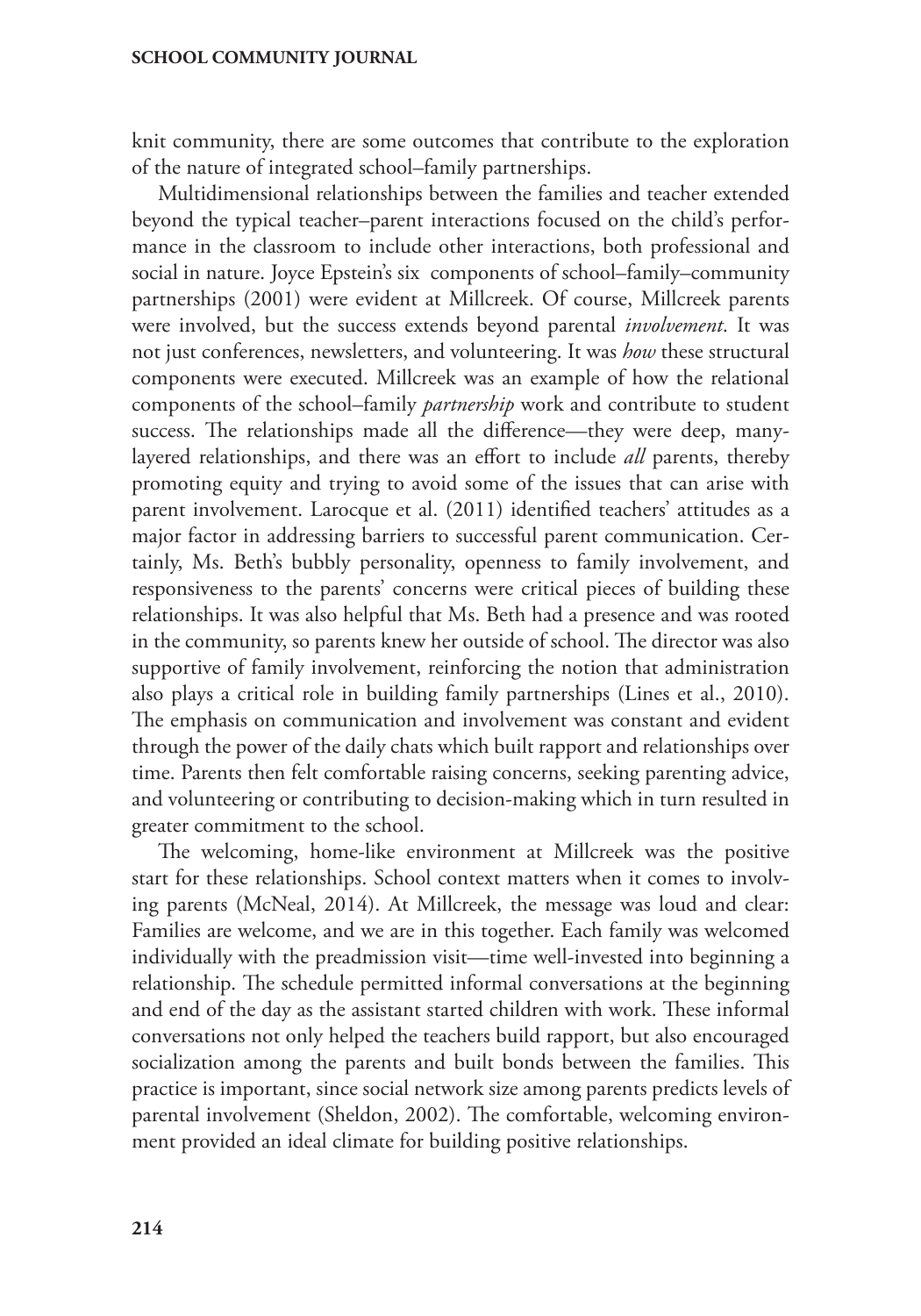The third finding revealed that enhancing parental cognitions about school encourages parental buy-in to the idea that they are an important piece of the child's education and the school. Ms. Beth continually educated parents about aspects of the children's development, how they learned at school, and what could be done at home. Since social–emotional and academic development are critical at the preschool age, parent involvement should be age appropriate (Denham, 2006; Jeynes, 2014). As parents learned about the Montessori model (including its directed focus at various critical periods of the child's academic and social development) and saw results and benefits to their children, there was increased "buy-in." Parents became excited and empowered to do at home things similar to what the children were doing in school. Parents valued the teacher and school as the provider of this knowledge and critical support for their child. This kind of belief resulted not only in parents supporting their child's learning at home, but also wanting to help the school they valued, especially during the study year as Millcreek struggled financially. Parental attitudes and practices provide the foundation for children's development of schemas about school performance and thus are critical determinants of children's early school experiences (Taylor et al., 2004). As parents became more a part of the school, they conveyed their positive attitude toward the school to their children. Of course, there are socioeconomic and cultural considerations related to parental attitudes and practices, but the school, and especially teachers, have the ability to enhance parents' cognitions about school which can thereby impact the child's early school experiences.

#### Limitations

This qualitative research focused on the particulars of school–family partnerships with an in-depth examination of Millcreek over a period of eight months. Although credible as a qualitative study, it is bound by its context, and the findings are internally generalizable to a specific population (i.e., the population at Millcreek), not necessarily applying to other schools or communities. More mothers than fathers were included in the sample. The parents all had children in the same school, so the transferability of the findings to other schools should be made cautiously. Nonetheless, the study highlights the potential importance of engaging parents and building meaningful relationships with them to support young children.

## **Implications**

The case study at Millcreek contributes to the field by providing a successful example of school–family partnerships in a small, suburban preschool, which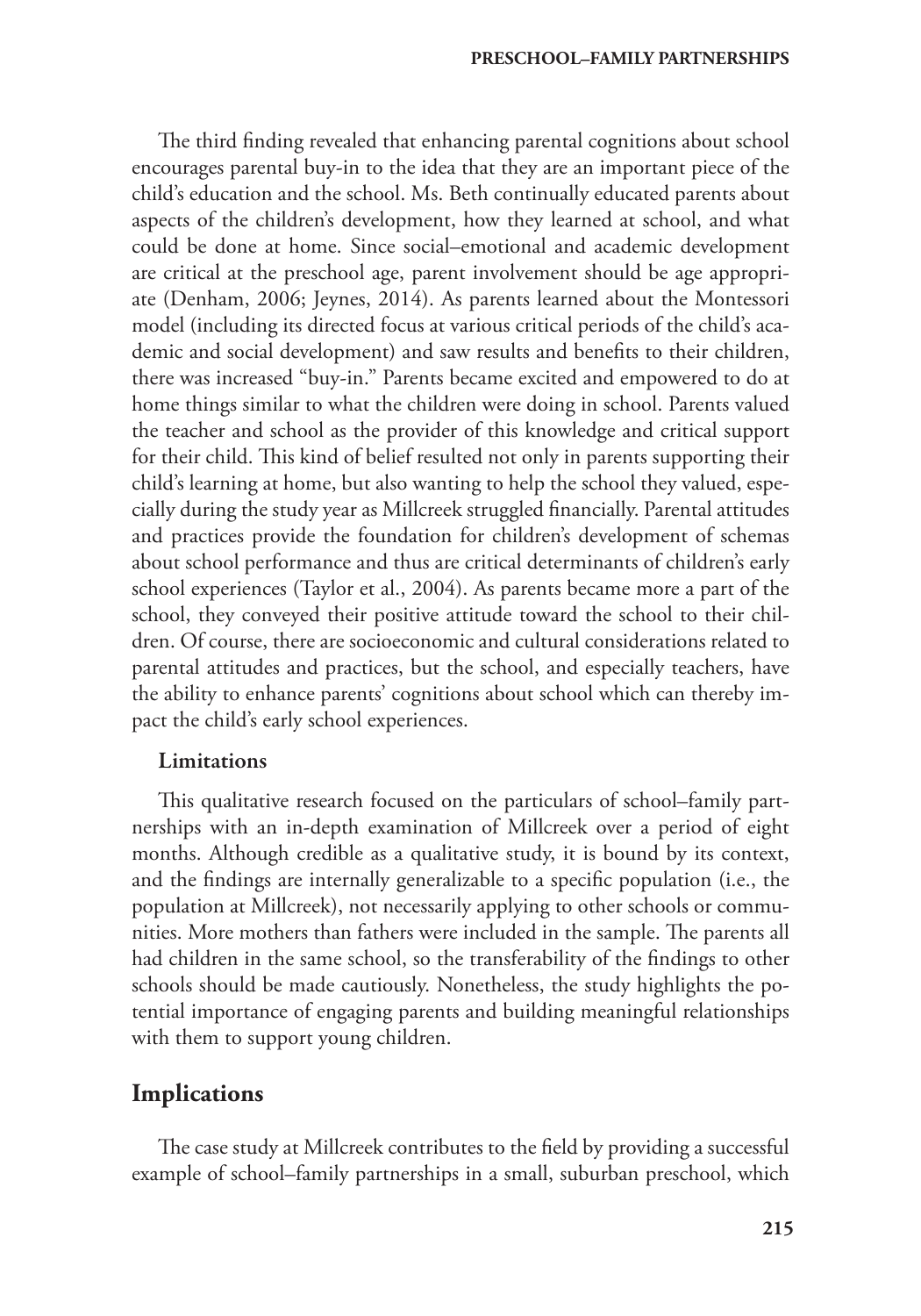has not been studied extensively in past parent involvement/family partnership literature. As universal pre-K efforts expand access, many districts, communitybased organizations, and private schools are increasingly involved in educating preschool children. Preschool children and their families are unique in that their first experiences with school are formed in these critical years. It is imperative that preschool programs build meaningful and respectful relationships with all families. Millcreek was a small, close-knit school. Can such partnerships exist in larger schools? Perhaps creating networks within the school in the form of small cohorts or building a "community within a community" are options to facilitate this individualized attention and meaningful, two-way relationship-building. Larger schools could coordinate staffing so that teachers can have daily chats with family members while others get the children settled. Smaller cooperative groups of teachers and parents could be maintained over time; for example, teachers could be assigned to siblings of former students. Most importantly, teachers should be open to parent involvement, and schools should make every effort to involve all parents, especially during the first years of schooling.

Families experience a great decrease in communication between preschool and kindergarten and an even greater decrease as children progress through elementary school (Rimm-Kaufman & Pianta, 2005). This decline in parent involvement between preschool and kindergarten is attributed to not having an adequate foundation of interaction in preschool to support more frequent communication in kindergarten (Rimm-Kaufman & Pianta, 2005). A question that emerges out of this case study is: How can the partnerships built in preschool be extended to elementary school, particularly if the elementary school is separate from the preschool? Communication between the preschool and public school is a start. Ms. Beth attended school district meetings of preschool directors and made the needs of her students known. The principal responded to the different learning style of the Millcreek graduates by placing them with certain teachers who would facilitate the best transition to public school. This type of communication across schools is the start of bridging the gap between preschool and elementary school.

Another implication is the diversity that exists in schools today. The Millcreek population was relatively homogeneous—mostly Caucasian, educated, and middle to upper class. Can a positive atmosphere of family partnership exist in larger and more diverse schools? What about the questions raised regarding class differences and their role in parental involvement (Lareau, 1989; Lareau & Horvat, 1999, Pianta & Walsh, 1996)? Lareau (1989) examines how class differences play out in terms of parental advocacy, finding that parents with less social capital are often left out of school partnerships, or even worse,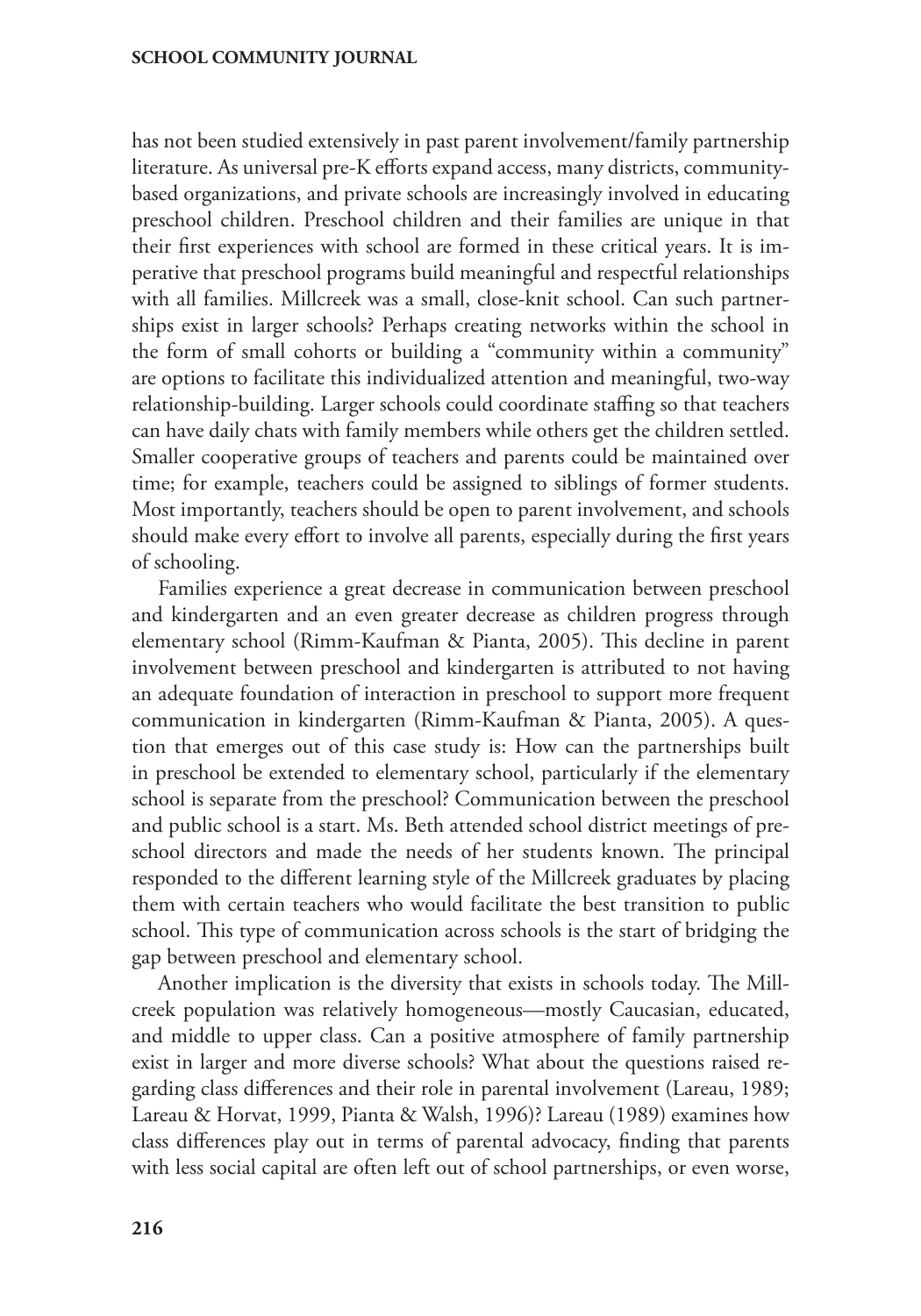the involvement of less educated parents may even be seen as counterproductive. While the literature overwhelmingly supports parental involvement, there are issues of perspective and equity that cannot be ignored (Lareau & Horvat, 1999). When examining the partnership approach and how it can be applied in more diverse schools, the perspective of parents and students must be included, regardless of parents' perceived ability to be involved, social capacity, or level of education. Larocque et al. (2011) stated that

parents cannot be viewed as a homogeneous group because they do not participate in the same ways; some have more of a presence in the school than do others. There is a need to move from this idea that parents are the same, with the same needs. (p. 115)

Certainly, some parents have more presence in schools than others; this was true at Millcreek, too. However, parents from all backgrounds respond positively to a welcoming environment and respectful, two-way communication (Henderson & Mapp, 2002). Given that increased levels of parent involvement in schools and in the education of their children is positively correlated with increasing educational achievement, it is important to devise many different ways to foster school–family partnerships and build on the unique strengths of every family.

As preschool becomes integrated with the standard school system in the United States through the universal pre-K movement, teachers and administrators should consider the potency of school–family partnerships, specifically in building relationships with parents. Millcreek provides a powerful example of how real school–family partnerships not only benefit children, but ensure the school's success and survival. As districts scramble to find space and teachers for universal pre-K, as community-based organizations contemplate their role in building on their existing programs to include universal pre-K, as parents seek an appropriate preschool for their children, and as teachers (many new to preschool) find ways to strike a balance between the child's developmental needs and academic preparedness, let us not forget that this is "pre" school, the precursor to formalized education, the bridge between the loving comfort of home and institutionalized education. This crucial transition must be handled with care through a meaningful partnership between schools and parents.

# **References**

American Montessori Society. (2013). *Introduction to Montessori method.* Retrieved from <https://amshq.org/Montessori-Education/Introduction-to-Montessori>

Christenson, S. L., & Reschly, A. L. (Eds.). (2010). *Handbook of school–family partnerships*. New York, NY: Routledge.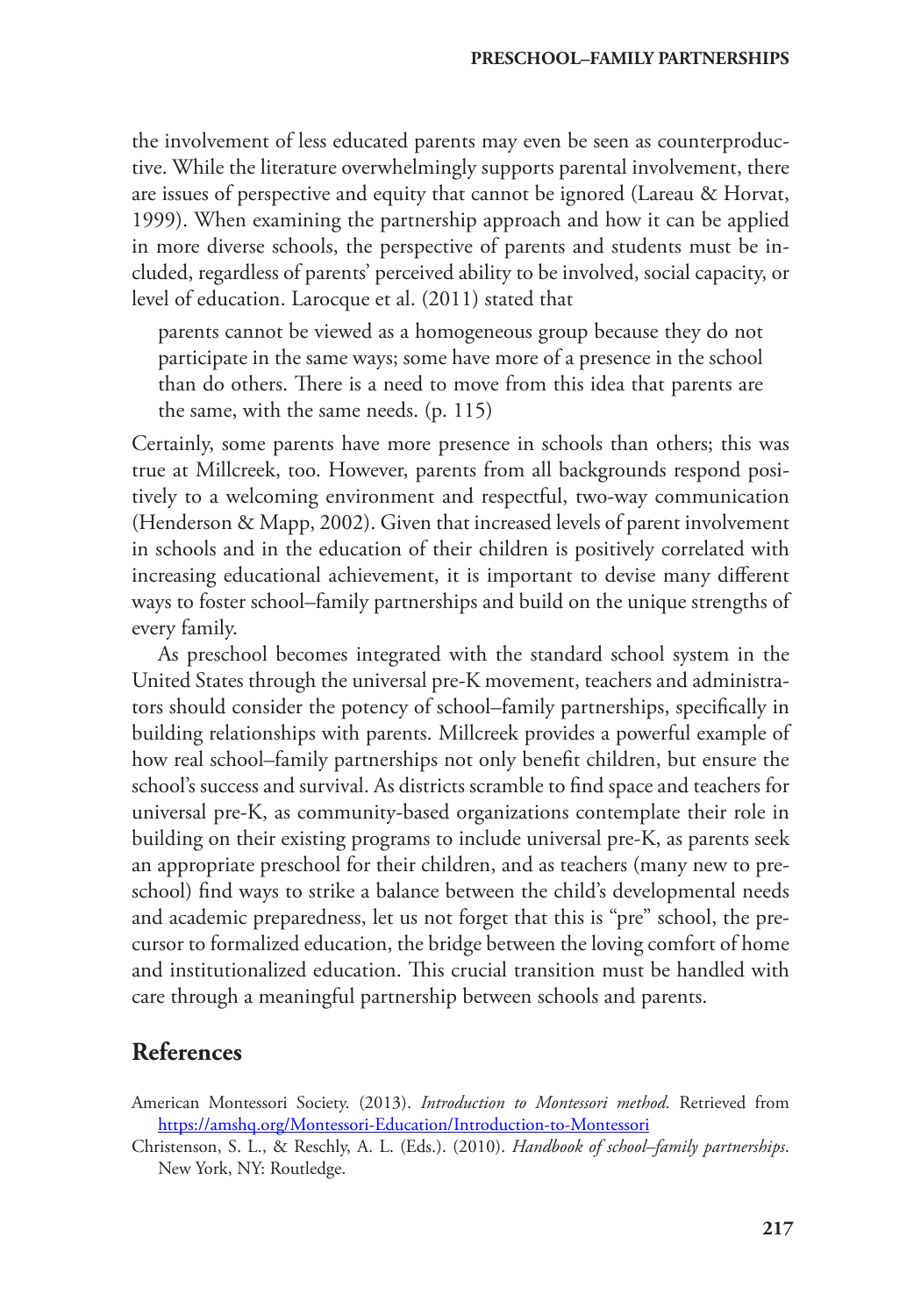- Cotton, K., & Wikelund, K. R. (1989). Parent involvement in education. *School Improvement Research Series*, *6*.
- Creswell, J. (2013). *Qualitative inquiry and research design: Choosing among five approaches.*  (3rd ed.). Thousand Oaks, CA: Sage.
- Denham, S. (2006). Social–emotional competence as support for school readiness: What is it and how do we assess it? *Early Education and Development, 17*(1), 57–89.
- Downer, J. T., & Myers, S. S. (2010). Application of a developmental/ecological model to school–family partnerships. *Handbook of school–family partnerships*, 3–29. New York, NY: Routledge.
- El Nokali, N. E., Bachman, H. J., & Votruba‐Drzal, E. (2010). Parent involvement and children's academic and social development in elementary school. *Child Development*, *81*(3), 988–1005.
- Epstein, J. L. (2001). *School, family, and community partnerships: Preparing educators and improving schools*. Boulder, CO: Westview Press.
- Epstein, J. L. (2010). School/family/community partnerships: Caring for the children we share. *Phi Delta Kappan*, *92*(3), 81–96.
- Epstein, J. L., & Sheldon, S. B. (2006). Moving forward: Ideas for research on school, family, and community partnerships. In C. F. Conrad & R. Serlin (Eds.), *Sage handbook for research in education: Engaging ideas and enriching inquiry* (pp. 117–138). Thousand Oaks, CA: Sage.
- Fishel, M., & Ramirez, L. (2005). Evidence-based parent involvement interventions with school-aged children. *School Psychology Quarterly*, *20*(4), 371–402.
- Henderson, A., & Mapp, K. L. (2002). *A new wave of evidence: The impact of school, family, and community connections on student achievement*. Austin, TX: SEDL.
- Improving Head Start for School Readiness Act of 2007. Pub. L. No. 110–134, § 121 Stat. 1363 (2007). Retrieved from [http://www.gpo.gov/fdsys/pkg/PLAW-110publ134/html/](http://www.gpo.gov/fdsys/pkg/PLAW-110publ134/html/PLAW-110publ134.htm) [PLAW-110publ134.htm](http://www.gpo.gov/fdsys/pkg/PLAW-110publ134/html/PLAW-110publ134.htm)
- Jeynes, W. H. (2014). Parental involvement that works…because it's age-appropriate. *Kappa Delta Pi Record*, *50*(2), 85–88.
- Lareau, A. (1989). *Home advantage: Social class and parental intervention in elementary education*. London, UK: Falmer.
- Lareau, A., & Horvat, E. M. (1999). Moments of social inclusion and exclusion: Race, class, and cultural capital in school–family relationships. *Sociology of Education, 72*, 37–53.
- Larocque, M., Kleiman, I., & Darling, S. M. (2011). Parental involvement: The missing link in school achievement. *Preventing School Failure*, *55*(3), 115–122.
- Lines, C., Miller, G. B., & Arthur-Stanley, A. (2010). *The power of school–family partnering (FSP): A practical guide for school mental health professionals and educators*. New York, NY: Routledge.
- Marcon, R. A. (1999). Positive relationships between parent school involvement and public school inner-city preschoolers' development and academic performance. *School Psychology Review*, *28*, 395–412.
- McNeal, R. B. (2014, May). Parent involvement and school performance: The influence of school context. *Educational Research for Policy and Practice, 14*, 153–167. doi:10.1007/ s10671-014-9167-7
- Miedel, W. T., & Reynolds, A. J. (1999). Parent involvement in early intervention for disadvantaged children: Does it matter? *Journal of School Psychology, 37*(4), 379–402. doi:10. 1016/S0022-4405(99)00023-0